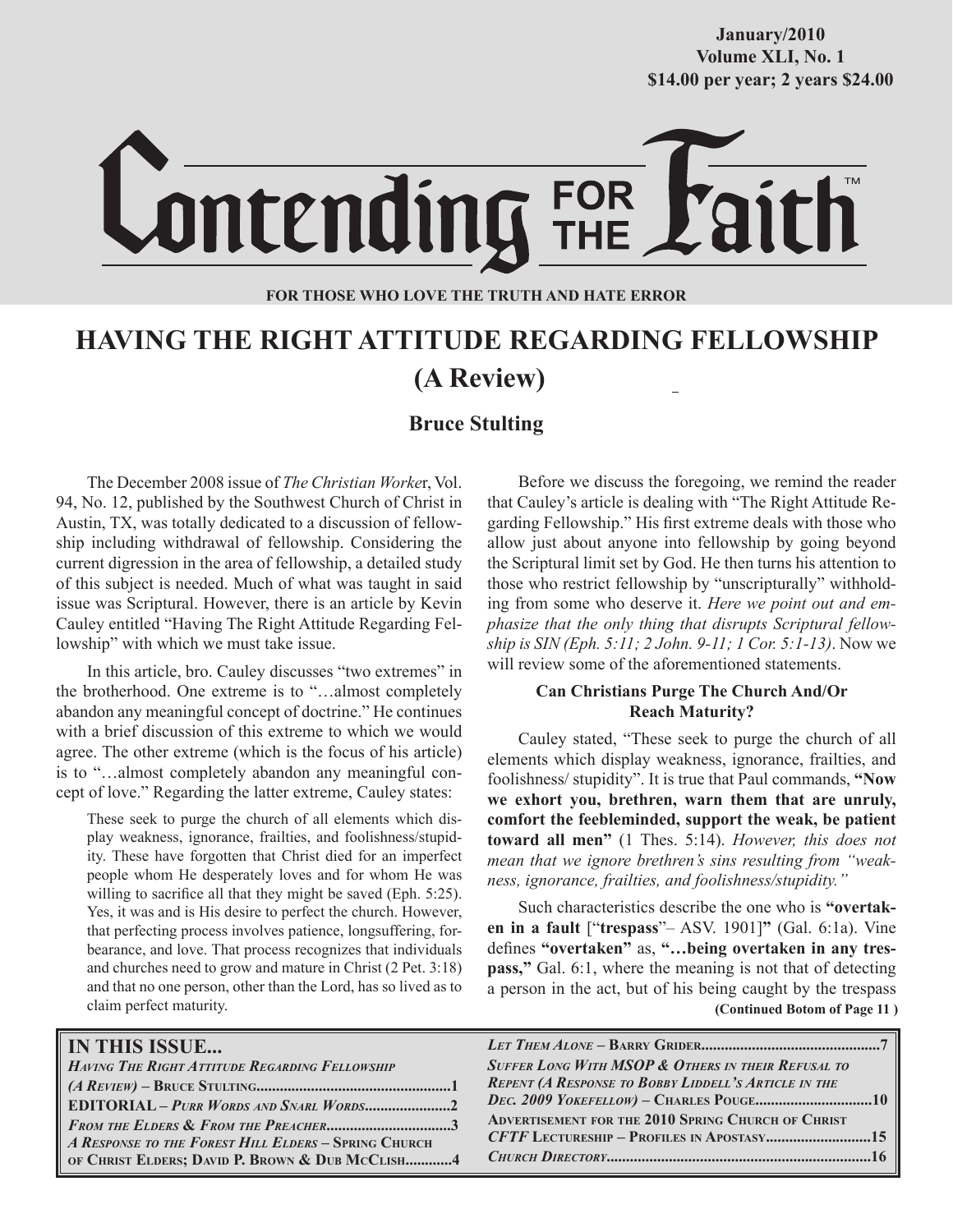

#### **David P. Brown, Editor and Publisher dpbcftf@gmail.com**

*COMMUNICATIONS received by CONTENDING FOR THE FAITH and/or its Editors are viewed as intended FOR PUBLICATION unless otherwise stated. Whereas we respect confidential information, so described, everything else sent to us we feel free to publish without further permission being necessary. Anything sent to us NOT for publication, please indicate this clearly when you write. Please address such letters directly to the Editor David P. Brown, P.O. Box 2357, Spring, Texas 77383. Telephone: (281) 350-5516.*

#### **SUBSCRIPTIONS RATES**

*Single Subscriptions: One Year, \$14.00; Two Years, \$24.00. Club Rate: Three One-Year Subscriptions, \$36; Five One-Year Subscriptions, \$58.00. Whole Congregation Rate: Any congregation entering each family of its entire membership with single copies being mailed directly to each home receives a \$3.00 discount off the Single Subscription Rate, i.e., such whole congregation subscriptions are payable in advance at the rate of \$11.00 per year per family address. Foreign Rate: One Year, \$30. NO REFUNDS FOR CANCEL-ATIONS OF SUBSCRIPTIONS.*

#### **ADVERTISING POLICY & RATES**

*CONTENDING FOR THE FAITH was begun and continues to exist to defend the gospel (Philippians 1:7,17) and refute error (Jude 3). Therefore, we are interested in advertising only those things that are in harmony with what the Bible authorizes (Colossians 3:17). We will not knowingly advertise anything to the contrary. Hence, we reserve the right to refuse any offer to advertise in this paper.*

*All setups and layouts of advertisements will be done by CONTENDING FOR THE FAITH. A one-time setup and layout fee for each advertisement will be charged if such setup or layout is needful. Setup and layout fees are in addition to the cost of the space purchased for advertisement. No major changes will be made without customer approval.*

*All advertisements must be in our hands no later than two (2) months preceding the publishing of the issue of the journal in which you desire your advertisement to appear. To avoid being charged for the following month, ads must be canceled by the first of the month. We appreciate your understanding of and cooperation with our advertising policy.*

*MAIL ALL SUBSCRIPTIONS, ADVERTISEMENTS AND LETTERS TO THE EDITOR-IN-CHIEF, P. O. Box 2357, Spring, Texas 77383-2357. COST OF SPACE FOR ADS: Back page, \$300.00; full page, \$300.00; half page, \$175.00; quarter page, \$90.00; less than quarter page, \$18.00 per column-inch. CLASSIFIED ADS: \$2.00 per line per month. CHURCH DIREC-TORY ADS: \$30.00 per line per year. SETUP AND LAYOUT FEES: Full page, \$50.00; half page, \$35.00; anything under a half page, \$20.00.*

*CONTENDING FOR THE FAITH is published monthly. P. O. Box 2357, Spring, Texas 77383-2357 Telephone: (281) 350-5516.*

> **Ira Y. Rice, Jr., Founder August 3, 1917-October 10, 2001**

# *Editorial...*

## **PURR WORDS AND SNARL WORDS**

On page three of this issue of *CFTF* there is a statement from the Forest Hill (Hereafter FH) Church of Christ elders, Memphis, TN and a bulletin article from bro. Barry Grider. Their writings speak for themselves. Beginning on page four are responses from Dub McClish, your editor and the Spring Church of Christ elders, Spring, TX to the FH elders' statement and Grider's first article. These documents also speak for themselves. At this writing the closest thing to a response from FH is Grider's second bulletin article printed in this issue of *CFTF* on page seven. In it he continues to declare how wretched we are and, thus, unworthy of an answer even though his article is an answer. Space forbids us from dealing with everything in Grider's articles in this issue of *CFTF*, but the Lord willing we will deal with them.

In the FH elders' statement and in Grider's articles *nothing* is said about the real problems—*Dave Miller's unrepented of errors on the re-evaluation/reaffirmation of elders, his marriage intent doctrine and the efforts on the part of Grider, FH, MSOP, et al., to fellowship Miller and those who advocate fellowshipping him although he refuses to repent of his errors. They hold the same view toward Stan Crowley of the Schertz, Texas Church of Christ regarding his MDR errors also.*

Because the FH elders, Grider, MSOP, et al., cannot show Bible authority for the r&r of elders, etc., and being unwilling to repent of the same, they have only one recourse left to them—*to deliberately attack the characters of those who expose them for their unscriptural actions and press them accordingly regarding their errors.* They abhor us of our steadfast exposure of the false fellowship they are advocating and defending. Therein is the reason that Grider wrote of us, "to be so preoccupied with the affairs of others is not normal." Not normal from whose perspective—the rebellious brethren who feel the sting of truth or those who love the truth, the whole truth and nothing but the truth on any subject? We are quite sure that the fornicating man and woman through whom Phinehas ran his javelin thought the fellow to be somewhat radical and acting to the extreme, but their thinking was not the thinking that mattered and in this life they had little time to think it (Num. 25:6-8).

In view of the fact that Bro. Grider has concluded that one is necessarily "not normal" if he is "preoccupied with the affairs of others", he needs to take a journey back through the archives of *CFTF* to see how much bro. Rice was truly "preoccupied with the affairs of others". Clearly, according to Grider's logic in this matter, he must conclude that bro. Rice was "not normal". If not, let him explain per his own logic, why he would conclude otherwise?

In the September 2005 issue of *CFTF*, p. 10. sis. Annette Cates reported a comment her husband, bro. Curtis Cates, made to her about the function of *CFTF.* Bro. Cates was ex-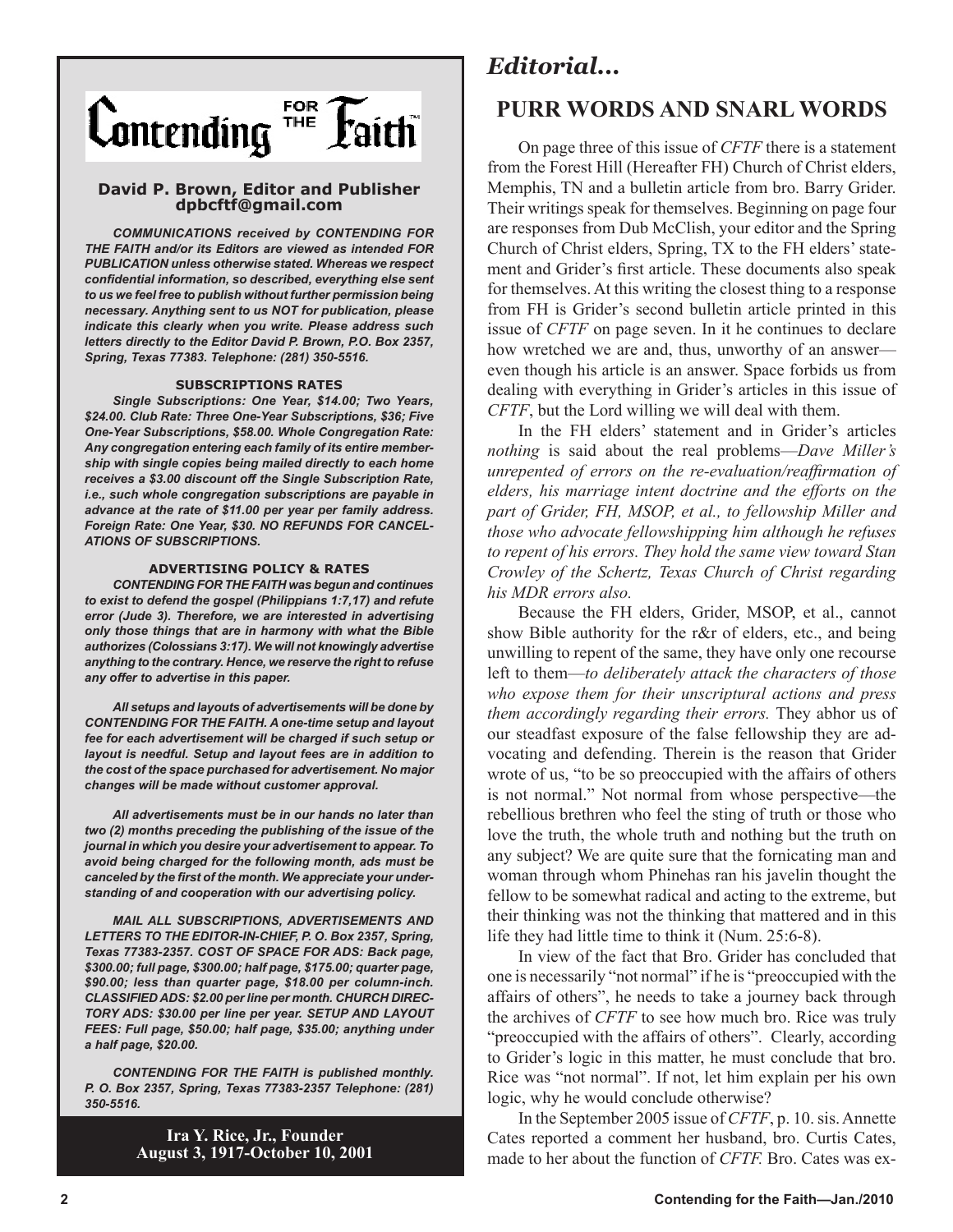plaining to sis. Cates why there was a need for a new paper (*The Gospel Journal*). He said to her that "...*CONTENDING FOR THE FAITH* fills the niche of dealing with specific issues threatening the purity of the church." He went on to say, "We need a general interest paper that does not compete with the role of CONTENDING FOR THE FAITH. There is room and need for both." Sis. Cates went on to write, "I, along with countless others, understood the unique, discrete purpose of each periodical." *CFTF* continues to fill that "niche" even when we must expose and refute the errors of those who at one time approved of our actions. Of course, we were not dealing with their sins at the time they pointed out our "niche" and the importance of it in the brotherhood.

#### **The Fallacy of** *Special Pleading*

Among other things Grider's articles are prime exam-  **(Continued on Page 8)**

#### 

#### **From the Elders**

Because the Bible clearly teaches us to "mark them which cause divisions and offenses contrary to the doctrine which ye have learned and avoid them" (Rom. 16:17) we, the elders of the Forest Hill Church of Christ, hereby, have found it necessary to mark David P. Brown and H. W. (Dub) McClish for their continual pursuit of sowing discord among brethren

#### **From the Preacher**

It has been a busy month of preaching and teaching. I had the opportunity to preach in two gospel meetings during October. One meeting was with the Lake City Church of Christ in Lake City, Florida and the other was with the Southwest Church of Christ in Austin, Texas. It was my privilege to close out the Spiritual Sword Lectures here in Memphis in mid October. I returned to Texas in early November to preach on the Schertz Lectureship near San Antonio. After that, I spoke two nights at the Willette congregation northeast of Nashville on subjects related to the home. Last week I preached in a meeting at the Jasper, Tennessee Church of Christ. All of these opportunities were a blessing for me and I pray a blessing to those who were present. It was good to be back in the pulpit at Forest Hill this past week. I appreciate those who have filled the pulpit during my absence and, especially I am grateful to my associate here at Forest Hill, Matthew Jones, for his work on a daily basis on behalf of this congregation.

On page four of this bulletin you will read where our elders have publicly marked brethren David P. Brown and H. W. (Dub) McClish. These two brethren in recent years together have been on a vendetta attacking faithful brethren throughout the Lord's church through their venomous articles. The most recent issue of their publication took aim at this writer for whom they hold much disdain. Brown's outlandish comments were filled with evil surmisings concerning my recent resignation. The whole article was a total fabrication built upon nothing but lies. These brethren would have us believe they are protectors of truth when in fact they have no respect for truth whatsoever. Through their writings and behavior they have demonstrated an attitude that is totally devoid of anything Christ like. They continually violate and for their outright lies concerning our elders, evangelist, the Memphis School of Preaching, and this congregation. This was evidenced once again in the most recent issue of their publication, *Contending for the Faith*, October, 2009. While we pray for their repentance, we stand united in our opposition against their conduct and urge faithful brethren everywhere to do the same. (*The Forest Hill News*. Vol. 36, No., 48, Dec. 1, 2009, p. 4, Memphis, TN)

the clear teachings of our Lord concerning love, kindness, truthfulness, and forgiveness. They cannot love the church for which Jesus died and behave as they do. They are rude and crude. They are hateful and haughty. Furthermore, to be so preoccupied with the affairs of others is not normal. In reality, they behave like spoiled children who don't get their way. We gave them one of their last platforms of influence, through our lectureship and *The Gospel Journal* and now that has been taken away and so they must pitch a fit in order to be heard. The fact is, however, no one pays them much attention nor should they. The two have been isolated and marked, as they should be. All we can do is pray that they will repent of their behavior before it is everlastingly too late.

What I will be doing at the beginning of the new year is something I am excited about. Had the opportunity not arisen, I would be continuing on as the local preacher of this church. However, this new opportunity still leaves room for much preaching and teaching, both at Forest Hill and in gospel meetings. More time will be devoted to writing, as well. Furthermore, no doubt to the dismay of Brown and McClish, I will continue to be a faculty member of the Memphis School of Preaching. The truth is our elders, this preacher, along with our faculty, have operated in peace and harmony to this present hour. For this reason it is right to identify and mark those, who, like Brown and McClish, through their lies, innuendo, and evil surmisings would seek to disrupt the unity of this congregation through seeds of discord. I salute our elders for this decision and stand with them.

#### **—Barry Grider**

("From the Preacher," *The Forest hill News*. Vol. 36, No., 48, Dec. 1, 2009, p. 1 Memphis, TN)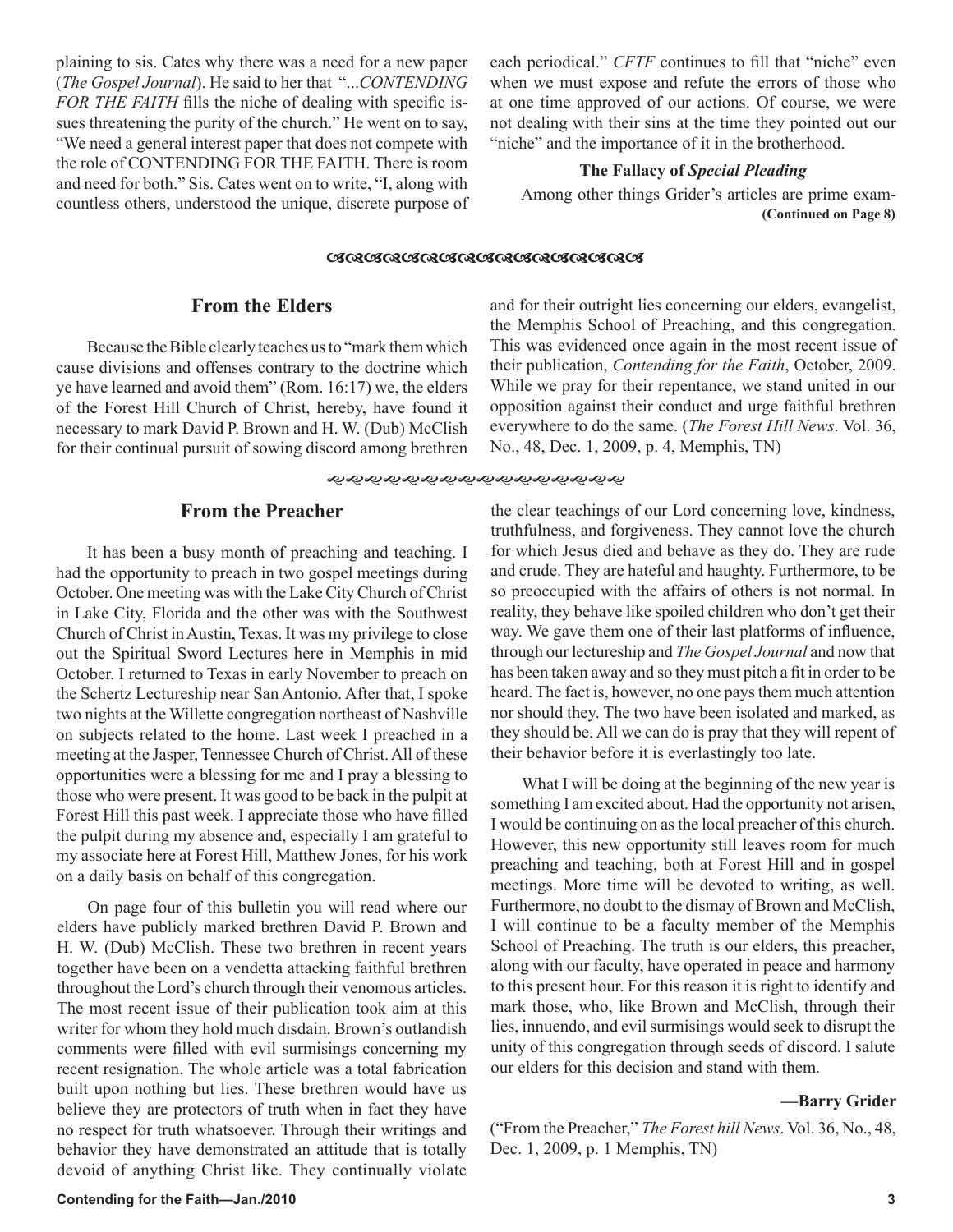# **RESPONSE TO THE FOREST HILL CHURCH OF CHRIST ELDERS' "MARKING" OF DAVID P. BROWN AND DUB MCCLISH**

# **December 18, 2009**

#### **Introduction**

In 2005, a great division occurred among brethren who formerly worked shoulder-to-shoulder in proclaiming the saving Gospel of Christ and defending it against those preferring a perverted gospel. The division involved primarily the defense by Memphis School of Preaching and others of Apologetics Press and its executive director, David Miller, the most renowned proponent of the doctrine of elder reevaluation and reaffirmation and perhaps the only proponent among brethren of the "marriage intent" doctrine.

Two things are certain. First, we have openly opposed both of these doctrines since becoming aware of them prior to June 2005, and we will continue to oppose them publicly. Second, MSOP and Forest Hill opposed the so-called elder R&R doctrine (and, we are confident, the "marriage intent" doctrine as well; if they did not do so, they can so declare) before June 2005, but have since either embraced this doctrine, or continue to verbally oppose it while fellowshipping those who uphold it.

Furthermore, MSOP and FH have assumed a stance of confidentiality and nondisclosure. We want transparency; they want to keep it quiet. The following statement and letters to the FH elders are made available to you in furtherance of our effort at transparency. We call upon the FH elders and MSOP faculty to make public all the documentation in their possession claimed to sustain their position, and to engage in an open discussion of the same. You, the reader, would thus be properly equipped to evaluate the evidence for yourselves.

## **Statement Dated December 10, 2009 By the Elders of the Spring Church of Christ Regarding the "Marking" of Brethren Brown and McClish By the Elders of the Forest Hill Church of Christ**

The elders of the Forest Hill Church of Christ ("FH") announced in the December 1, 2009 issue of *The Forest Hill News ("TFHN")* that they had marked brethren David P. Brown and H. W. (Dub) McClish. Both are overseen by the Spring elders.

In the announcement, the FH elders asserted that brethren Brown and McClish have engaged both in a "continual pursuit of sowing discord among brethren" and in telling "outright lies concerning" the FH "elders, evangelist, the Memphis School of Preaching," and the FH congregation. The evidence for such was purportedly to be found "once again" in the October, 2009 issue of *Contending for the Faith ("CFTF").* The "once again" descriptive would imply, at least, that evidence may be found in other issues of *CFTF.*

Since 2005, many brethren including, but not limited to, those at Memphis School of Preaching, Southwest School of Bible Studies, Schertz, Texas Church of Christ, and by implication at least, their overseeing elderships, have engaged in fellowship practices not authorized by the New Testament. *CFTF* has chronicled and exposed these compromises in scripturally authorized fellowship. We are fully aware of what brethren Brown and McClish have written in opposition to these compromises and commend them for their efforts.

In the February 10, 2009 issue of *TFHN*, Barry Grider, currently the pulpit minister of FH, wrote two articles entitled "I Got Used to It" and "I Drew My Circle Again". These articles, which, in effect, question the singularity of the Lord's church and its doctrine, were critically reviewed by Dub Mc-Clish in the April 2009 issue of *CFTF*. In his editorial in the October 2009 issue of *CFTF*, David Brown again referred to these two articles. In the same February 10<sup>th</sup> *TFHN* bulletin, Grider also included an article by Tyler Young excerpted from Young's manuscript for the 2008 Lubbock Lectureship. The import of Young's article supported Grider's two articles and was likely included for that reason. Young was publicly and appropriately rebuked by Tommy Hicks, director of the Lubbock Lectureship, for presenting this material there when he had been expressly forbidden to do so by Hicks (Hicks had excised this material from Young's manuscript prior to its inclusion in the lectureship book). As a matter of information, Hicks is in close fellowship with the staff of Memphis School of Preaching and likely the FH elders. We assumed that the FH elders were opposed to the sentiments expressed in these bulletin articles as were Hicks and others. We were wrong. Not only do the FH elders not oppose the loose views expressed in these articles, but by virtue of their "marking" action, they agree with and endorse these views.

With our assumptions now corrected, it is still the case that assertions are not proof. In order to be credible, the FH elders must provide adequate evidence to support the assertions made in their "marking" announcement. In a letter to them of this date, we have invited them to provide such proof. As a matter of record, previously we have invited the principals at MSOP, SWSBS, Schertz, Apologetics Press, et al, to participate in an Open Forum, but such efforts were spurned or ignored.

If the response to our letter to the FH elders is either silence, dismissal, or a soliloquy similar to the self serving lead article of the above mentioned December 1<sup>st</sup> bulletin, then we must assume that the "marking" has no merit.

As a further comment, we express surprise at the timing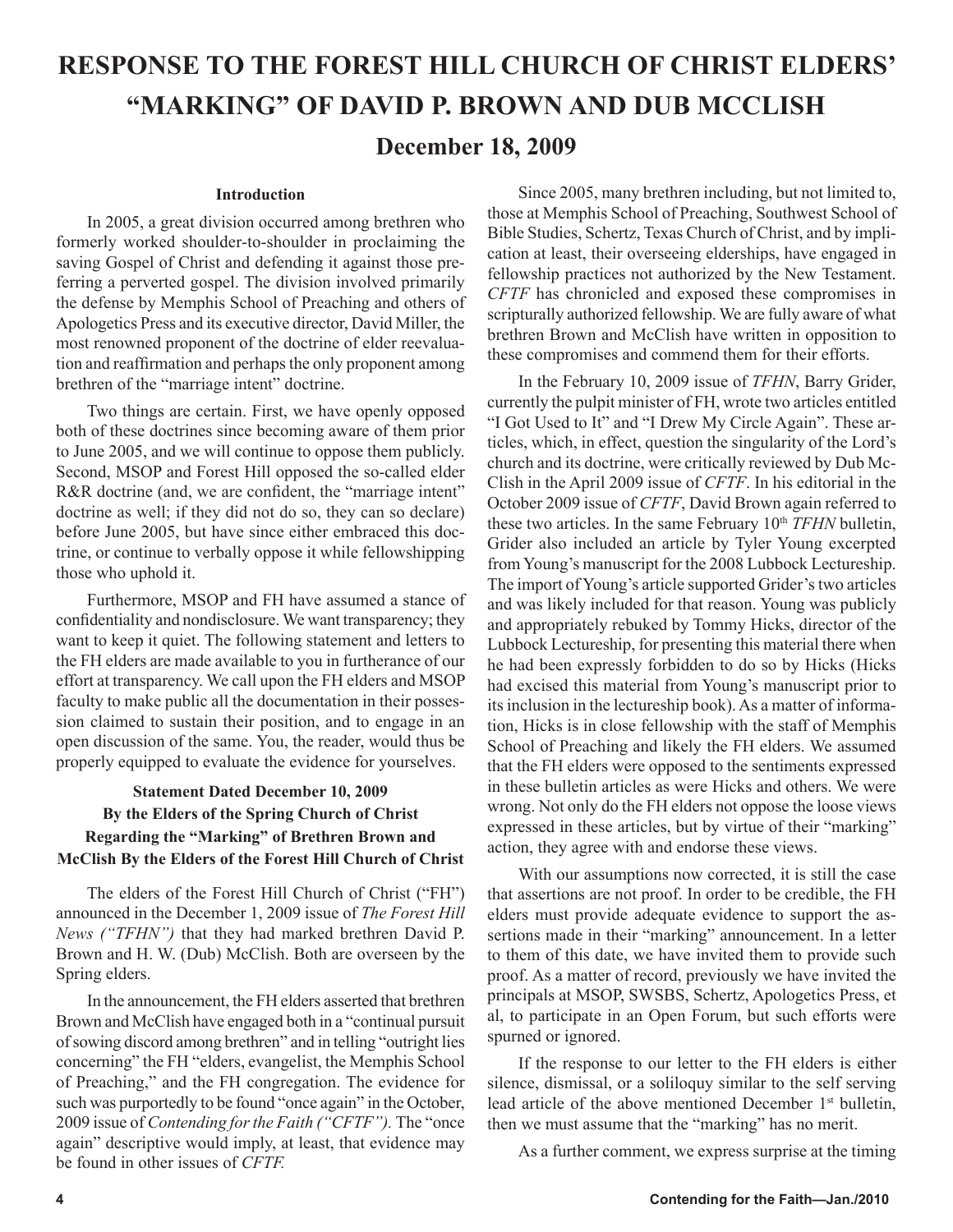of this "marking", the necessity of doing it formally, and the limitation of the same. The fellowship issues that have divided us began in 2005. We have not had fellowship with MSOP, FH, SWSBS, Southwest Church of Christ (Austin, Texas), Schertz Church of Christ, AP, and others similarly disposed, from the time they demonstrated that they would condone or practice, or both, unauthorized fellowship. So why now? Also, they have "marked" brethren Brown and McClish but not the elders who oversee their work. Do the FH elders still consider themselves in fellowship with the Spring elders? Will they now mark all those who remain in fellowship with Brown and McClish? In the marking of brethren Brown and McClish, the proper approach would be to provide the Spring elders with the adequate evidence to substantiate their action. Once proved, they should then call upon us to act accordingly in a disciplinary action against Brown and McClish. In our humble opinion, their marking action will likely extend far beyond their expectations and result in consequences that are both unanticipated and uncontrollable.

Perhaps our aforementioned letter will prompt them to do what they have thus far failed to do. We wait, hopefully not in vain, but certainly not in idleness.

/s/ Kenneth D. Cohn, Elder

/s/ Buddy R. Roth, Elder /s/ Jack T. Stephens, Jr., Elder

#### **Letter Dated December 10, 2009 From Brethren David P. Brown and H. W. (Dub) McClish To the Elders of the Forest Hill Church of Christ**

#### Dear brethren:

We are in receipt of your December 1, 2009, edition of *The Forest Hill News* (*TFHN*) in which you announced you have "marked" us as unworthy of fellowship on the basis of Romans 16:17. We assure you that we believe in following and count very important what the New Testament teaches regarding the marking and withdrawing of fellowship. You accused us of two things in your announcement: "sowing discord" among brethren and telling "outright lies" concerning yourselves, your evangelist, MSOP, and Forest Hill, serious allegations indeed. While granting for the moment that our words/deeds may have caused discord, as you brethren know, doing so is not inherently evil (Mat. 10:34–39; Luke 12:51–53).

We are truly thankful that you have clarified your position regarding your past, present and continued support of brother Barry Grider. Your public statement of implied support for brother Grider's doctrine and conduct dispels any idea on our part (and should do so on anyone else's part) that any one of you disagrees with and/or opposes him. Contrariwise, your statement implies to all that the Forest Hill eldership, the Forest Hill church and MSOP faculty **are in full support** of brother Grider's doctrine and conduct. We assure you that any suggestions to the contrary we have made regarding the same were based on information at hand (which we believed to be reliable) and with no intent to deceive.

We will publicly correct our misconceptions of this matter on the pages of *Contending for the Faith* and trust that you will forgive our erroneous suggestion. It has always been the policy of *Contending for the Faith* to make appropriate acknowledgments and corrections when we become aware of any misstatement. Regarding such matters, we have expected that same Scriptural attitude in and conduct from others, but have sadly found that, all too often, others are unwilling to make necessary corrections when they have not only been charged with error, but have been proven guilty of said charges. Lamentably, many who are guilty of sin and/or error seem to be far more interested in attempting to justify their erroneous conduct than repenting of it.

You did not specify the "lies" of which you accused us, making it difficult for us to repent of unspecified offenses and leaving us to guess at what they might be. In brother Grider's article that accompanied your announcement, he pointedly expressed his frustrations with us, but in the venting of his spleen, he was no more specific in his charges against us than were you men. To simply throw out invectives as brother Grider did only proves (if it proves anything at all) that he can throw out invectives without specificity. It is strange that he did not deal with specifics, but chose rather to deal only in caustic generalities.

From reading brother Grider's recent article, it appears that you and he were most disturbed by the following (which he termed a "lie"): Our suggestion that one or more of you men and/or one or more of the MSOP faculty members may have sorely disagreed with brethren Grider's and Young's February 10, 2009, *TFHN* articles. Brother Grider stated in his December 1 article:

*The truth is our elders, this preacher, along with our faculty, have operated in peace and harmony to this present hour.*

We accept brother Grider's claim, and stand corrected as previously noted. We are in brother Grider's debt for setting us straight. Taking him at his word **in writing**, **you and the entire MSOP faculty** "have operated in peace and harmony to this present hour." Simply put, we did not think that any (much less, all) of you men could ever approve of the February 10 articles. While we have apparently **misstated** the case in this regard, this hardly makes us **liars**, for a liar is one who makes "a false statement with deliberate intent to deceive." We ask your forgiveness for suggesting that there may have been disagreement within the eldership and that some of you and some of the faculty may have been displeased with brother Grider because of his February 10 articles.

We must therefore regretfully accept the fact that **all** of the Forest Hill elders and **all** of the MSOP faculty **are now on record** as being in **full agreement** with and as having **no objections whatsoever** to the following things advocated in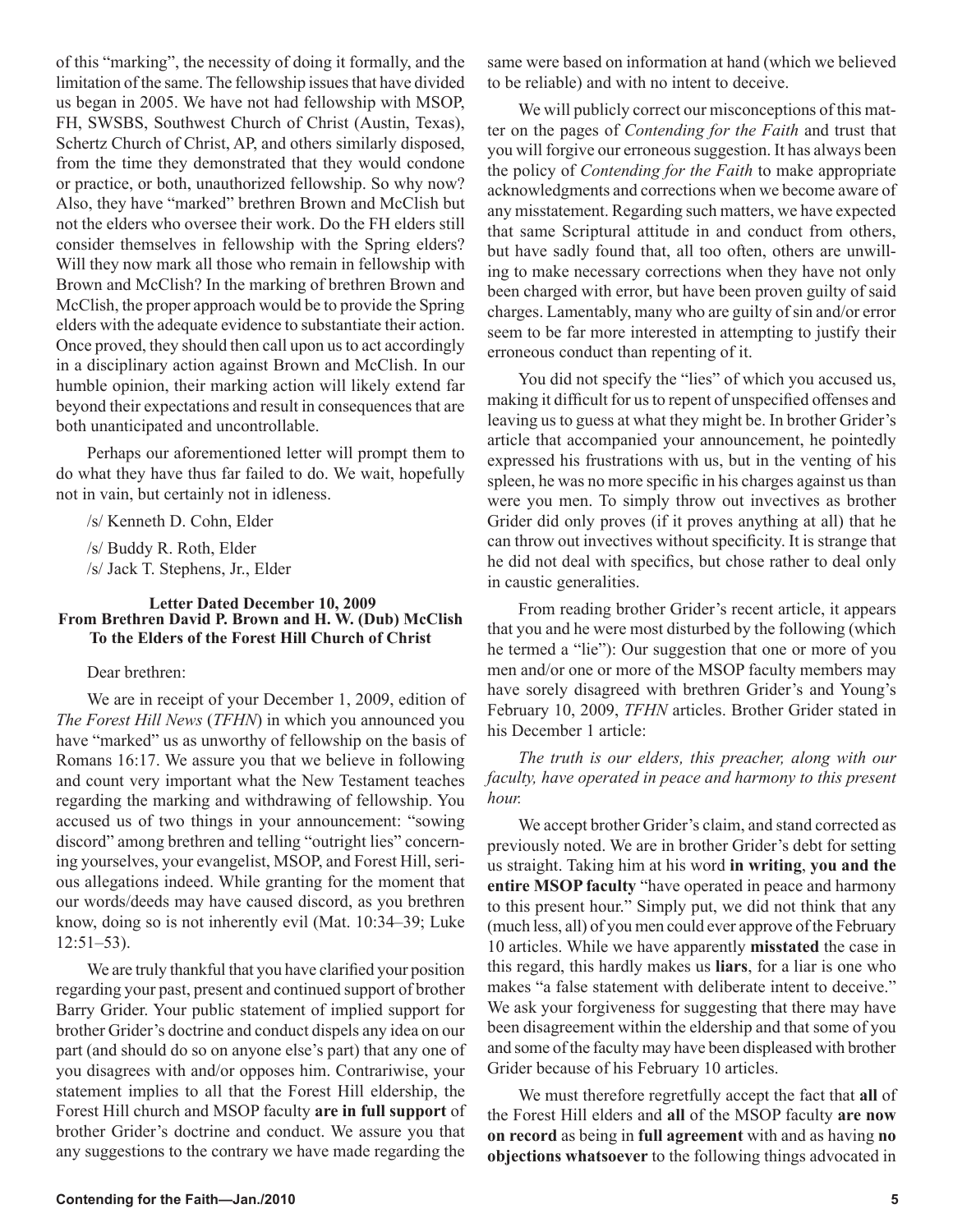the Grider and Young articles: (1) Singing the song, "Sweet, Sweet Spirit" in your assemblies (which song directly addresses and prays to the Holy Spirit for his direct impact upon the singer), (2) allowing teachers, preachers, and preacher students to use whatever Bible version(s) they choose in your pulpit and classrooms (including MSOP), (3) dismissing your Sunday evening worship assemblies in favor of small group meetings in homes, (4) moving or canceling your Sunday evening worship period on "Super Bowl Sunday," (5) serving coffee and doughnuts during your Bible classes, (6) teaching your members and preacher students that they may forsake the assembly in order to participate in sports activities, (7) enlarging your fellowship "circle," and (by implication) (8) teaching in the classes at MSOP that the foregoing practices and teachings are mere incidental and optional matters.

With your official public statement, along with brother Grider's December 1 article, we now know exactly where you stand and what you advocate concerning some of the things brother Grider advocated himself and that he defended in brother Tyler Young's teaching in the February 10 articles. Your statement also gives us greater insight concerning your attitude toward brother Dave Miller's errors and toward those who fellowship him.

While we continue to have difficulty believing that you brethren countenance such things, brother Grider's declaration of your perpetual "peace and harmony" leaves us no alternative but to believe that you do. So that brethren may know of our admission of mischaracterizing you brethren as defined and set out in this letter, please distribute our admission in this regard as widely as you have distributed your statement of marking. This distribution, however, must include this letter in its entirety.

Sincerely yours,

/s/ David P. Brown

/s/ H. W. (Dub) McClish

P.S. We were a bit surprised that you took more than four years to mark us as unworthy of your fellowship. Because of your fellowship compromises, we have not been in fellowship with you since you began (in 2005) defending, endorsing, and extending fellowship to brother Dave Miller in spite of his errors and of his steadfast refusal to repent of the same. We know of nothing that proves brother Miller's repentance, confession of sin, and/or his request for brethren to pray for his forgiveness. If you do know of such precise and specific evidence, please make that evidence available to us. We would greatly rejoice in his repentance as we would rejoice in your repentance as well for extending your fellowship to him and to those who fellowship him in his unrepented-of errors. Until such a time, even if you should "unmark" us, you will remain "marked" by us and by all who refuse to show "respect of persons for the sake of advantage" (Jude 16).

#### **Letter Dated December 10, 2009 From the Elders of the Spring Church of Christ**

#### **To the Elders of the Forest Hill Church of Christ**

Dear brethren:

Thank you for informing the Spring elders by means of the December 1, 2009 issue of *The Forest Hill News ("TFHN")* of your markings of brethren David P. Brown and H. W. (Dub) McClish. You sent the bulletin to the offices of *Contending for the Faith ("CFTF")* with which we are associated as an eldership only by sentiment. (Brother Brown expeditiously hand delivered the bulletin to the elders. Please note above the correct mailing address of the Spring Church of Christ. [Letterhead in original letter omitted here]) Both brethren are, however, overseen by the Spring elders.

We, as well as brethren Brown and McClish, were operating under the assumption, proved by you brethren to be false, that you and perhaps some of the faculty of the Memphis School of Preaching ("MSOP") were not in full agreement with the articles appearing in the February 10, 2009 issue of *TFHN.* As distasteful as it is to us, your action in marking these brethren has forced us to recognize the harsh reality that you indeed have endorsed and are in full agreement with said articles. What is further distressing is that the implications and repercussions of your endorsement and agreement extend far beyond the subscribers of *TFHN.* Please extend our gratitude to brother Grider for informing us that you elders, the MSOP faculty, and he are even to the present operating in peace and harmony.

Any marking is a serious matter. This one is especially so because its implications are broader than just the congregations of Spring and Forest Hill. For that reason, and in order for us to fulfill our obligations as elders having oversight over two whom you have marked, we respectfully request that you, collectively but endorsed individually, provide us in writing the specific information you considered and the reasoning from the Scriptures you employed in arriving at your decision. Surely you "proved all things" prior to your action. Prove it not only to yourselves, but to us, David, and Dub as well. If only for the sake of David's and Dub's souls, surely you are willing to do this.

We reference your announcement in the December 1, 2009 issue of *TFHN*. You accuse them of a "continual pursuit of sowing discord among brethren." Even a "continual pursuit" must have a beginning. Please tell us just when this "continual pursuit" began. What were the actions, words, and the like, that constituted "sowing discord"? We are not concerned with sowing "discomfort" if such is deserved. Paul did not say "Have I become your best friend because I tell you the truth?"

You accuse them of telling "outright lies" concerning you, the Forest Hill elders, the Forest Hill evangelist (which we assume to be Barry Grider), MSOP (Did you mean just the faculty, the students, former students, or all inclusive?), and the Forest Hill congregation (Did you mean each and every member, individually, or the aggregate?). You further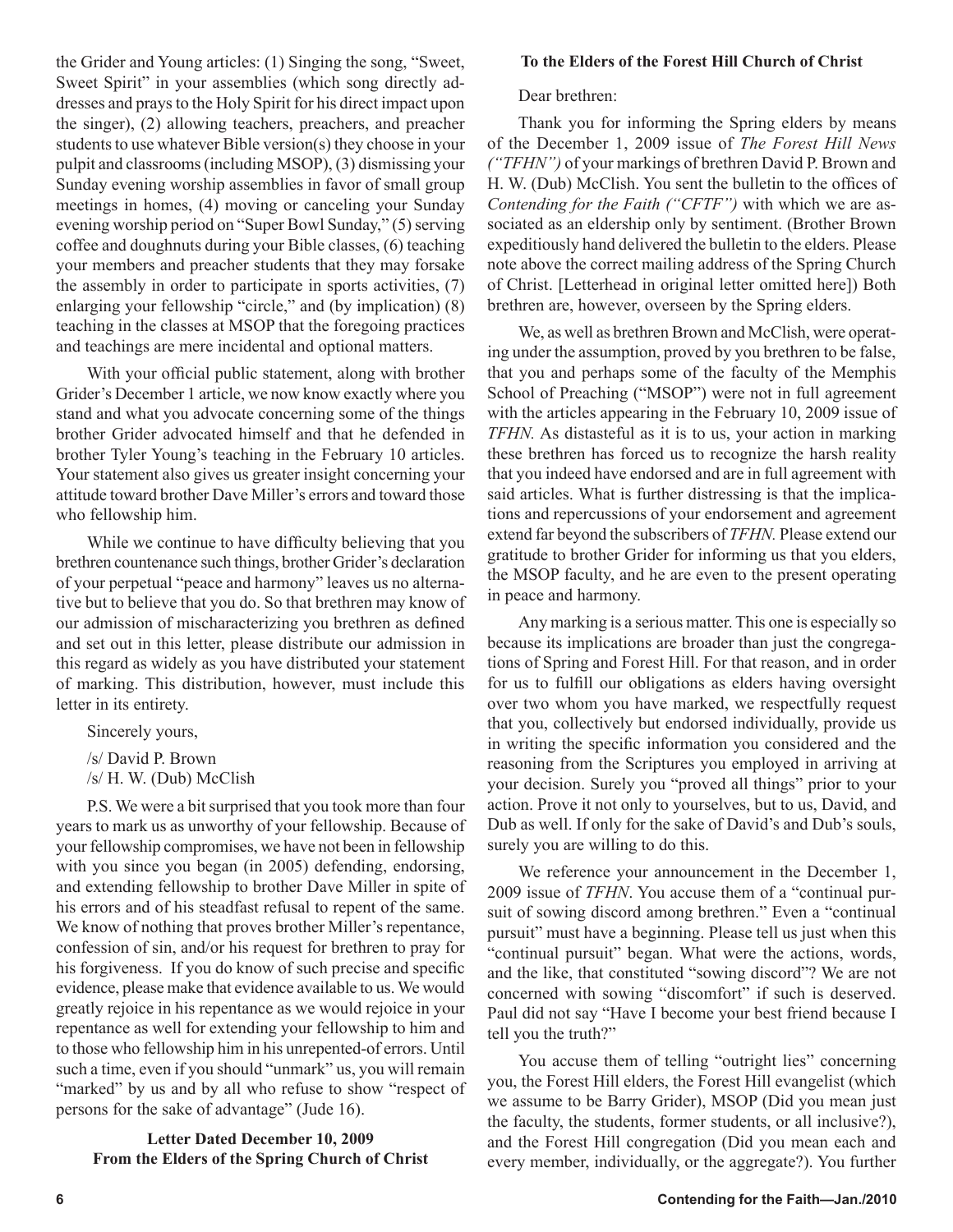state that the evidence of such lies (and perhaps respecting the "continual pursuit" statement as well) was to be found in the October 2009 issue of *CFTF*. Please enumerate each and every statement made by Brown or McClish or both, whenever or wherever made, but particularly in *CFTF*, known by you to be a lie respecting each group mentioned in your announcement. Also, please clearly state the reason such statement is a lie and the truth pertaining thereto. Although you may believe the task to be unduly burdensome, do not let that be a deterrent to an honest effort. In order that our understanding may not be lacking, your responses may be the occasion of further questions.

It is important for us in fulfilling our obligations as elders and for all faithful Christians everywhere to be provided the foregoing in order that all may consider the merits of your action. We certainly do not want such egregious conduct, if indeed it is, to go uncontested.

Given the far reaching implications of your action and the need of the brotherhood to be adequately informed, in your response, do not invoke a right of confidentially. It will not be honored. Likewise, we claim no right of confidentiality for ourselves. You may distribute our communications with you as widely as the distribution of *TFHN.* We stipulate only that our communications with you be reproduced in their entirety.

Trusting that your response will be timely and thorough, we remain

Yours truly,

/s/ Kenneth D. Cohn, Elder /s/ Buddy R. Roth, Elder /s/ Jack T. Stephens, Jr., Elder

#### 0808080808080808080808080808080808

### **LET THEM ALONE**

Our Lord Jesus Christ was the most courageous man who ever lived. He knew His mission and his mission was the cross of Calvary. Nothing ever deterred Him from fulfilling what He came to accomplish. Through His death He dealt a fatal blow to Satan, fulfilling that first Messianic promise (Gen. 3:15; Heb. 2:14). Through His death salvation would be extended to all men (John 3:16; Luke 19:10). Through His death the church would be purchased (Mat. 16:18; Eph. 5:25). Through His death a new covenant would be provided (Mat. 26:28; Heb. 9:15). In the Garden of Gethsemane you remember His prayer, "O my Father, if it be possible, let this cup pass from me: nevertheless, not as I will, but as thou wilt" (Matt. 26:39). The Father's will was for Jesus to die and He submitted Himself to the will of the Father (Phil. 2:8; Heb. 5:7,8).

Jesus was courageous but He was also wise. In the book of divine wisdom we read, "Answer not a fool according to his folly, lest thou also be like unto him. Answer a fool according to his folly, lest he be wise in his own conceit" (Pro. 26:4,5) The two verses are not contradictory. Faithful children of God do not lower their standards and engage contentious people with frivolity. If they do answer them, they do so by exposing what such people are doing and moving on. The Pharisees were Jesus' constant critics. They hated the Lord with every passion of their being. They were guilty of telling lies about the Lord. They engaged in evil surmisings and innuendo. They are well described in the following passage. "And as he said these things unto them, the scribes and the Pharisees began to urge him vehemently, and to provoke him to speak of many things: Laying wait for him, and seeking to catch something out of his mouth, that they might accuse him" (Luke 11:53,54). Did these Pharisees really have an interest in truth? Absolutely not! They despised the Lord and as a result would twist and pervert His words and actions to suit their own evil agenda, which was to try and destroy Him. Jesus was wise and gave us an example to follow when He refused to answer such individuals. "And when he was accused of the chief priests and elders, he answer nothing" (Mat. 27:12).

Several years ago a publication ran an article about me that was filled with ugliness, sarcasm, and smartalakness (sic). I read some of the article to the late, great gospel preacher Wendell Winkler. Brother Winkler responded by saying, "see Barry there is nothing at all Christian about that." I asked him, "Do you respond to something like that?" Without any hesitation or equivocation, he said, "Absolutely Not! Don't even acknowledge such!" I appreciated what that seasoned veteran preacher shared with me and have tried to follow it. My heroes have always been and always will be faithful gospel preachers. Men who have proclaimed the truth faithfully, but who are also discerning and wise. Men whose lives are pure and are filled with kindness. Such individuals follow the model of our Lord and that is very good model to follow.

Yes, sometimes certain brethren have to be marked because they engage in lies, innuendo, evil surmisings, and divisive conduct. Do you get down in the dirt and wallow in it with them? No! We must follow the admonition of the Lord, who said of the Pharisees, "LET THEM ALONE: They be blind leaders of the blind. And if the blind lead the blind, both shall fall into the ditch" (Mat. 15:14).

#### **—Barry Grider**

("Let Them Alone," *The Forest Hill News*. Vol. 36, No.51, Dec. 22, 2009, p. 1 Memphis, TN)

#### **Contending for the Faith—Jan./2010 7**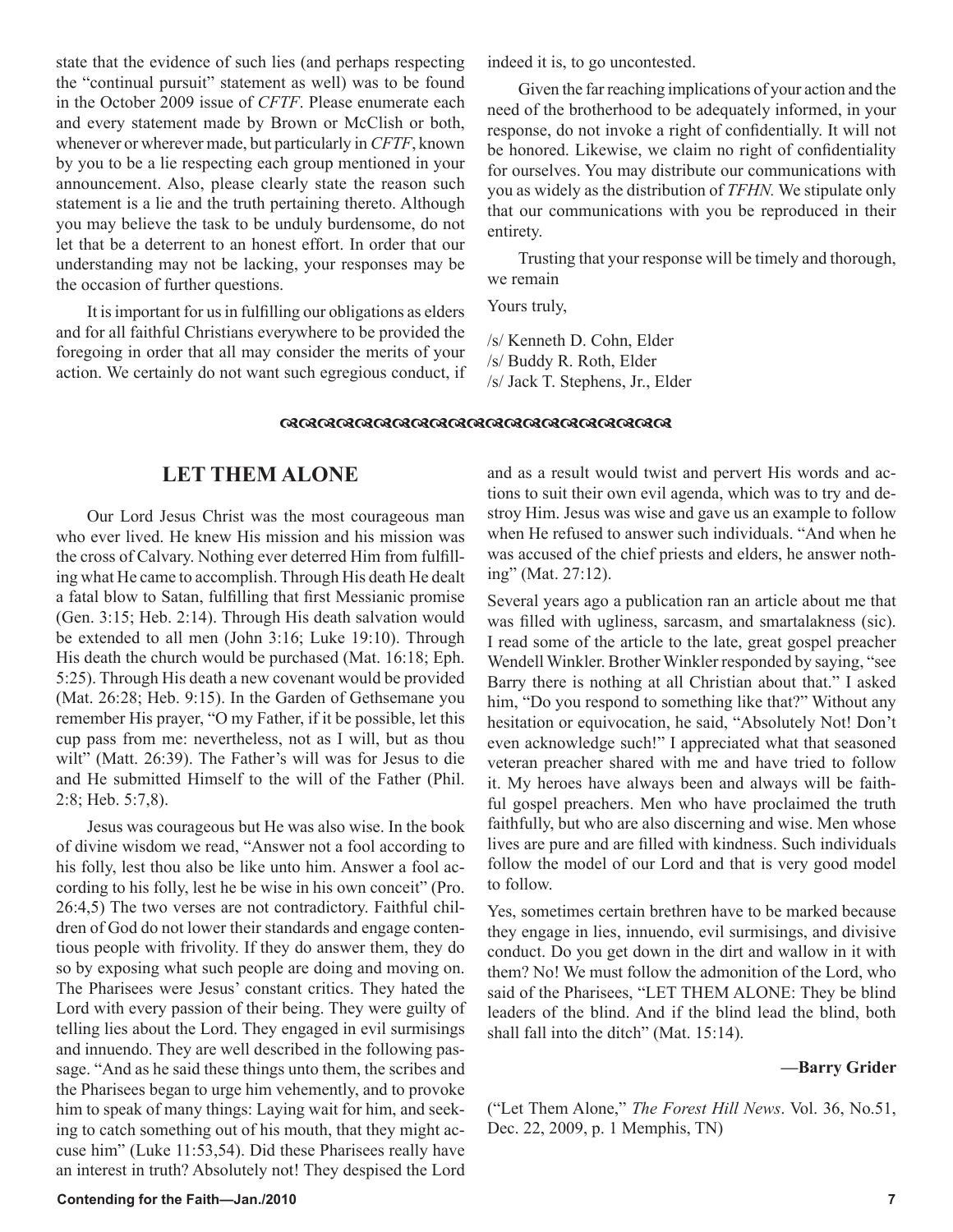#### **(Continued From Page 3)**

ples of the use of the *fallacy of Special Pleading*. Much of the efforts to defend fellowshipping Dave Miller fall into that category. In explaining this fallacy T. Edward Damer wrote.

This fallacy consists in applying principles, rules or criteria to another person, while failing or refusing to apply them to oneself or to a situation that is of special personal interest....If a double standard is to be applied, some reason must be given for treating differently what appear to be similar cases (*Attacking Faulty Reasoning*. 2nd edition. Belmont, CA: Wadsworth Publishing Co., 1987, p.82).

Damer hits Grider, et al., directly between the eyes in the following explanation of this fallacy as he describes how highly they think of themselves, but the very low estimate they have of us. Damer writes:

While I (and my friends) are confident, you are arrogant; I am aggressive, you are ruthless; I am thrifty, you are cheap; I am frank, you are rude; I am flexible, you are inconsistent; I am clever, you are conniving; I am thorough, you are picky; I am curious, you are nosey; I am excited, you are hysterical, I am firm, you are pig-headed; I am friendly, you are flirtatious; I am a free spirit, you take license (Ibid, p. 83).

Having no way they can successfully refute the facts, the Scriptures and the logic bearing on Dave Miller's unrepented of errors (Stan Crowley's MDR errors too); not being able to show New Testament authority for their continued fellowship of those who refuse to repent of their errors; unwilling to see the Truth exposing their actions in this matter; and, determined at all costs to remain in fellowship with Miller, Crowley, et al., they are left with only one alternative—**impugn the motives and attack the characters of those they cannot by fact, Scripture and logic refute***. Thus, while denigrating denigration, they denigrate those of us who oppose their unscriptural actions.*

This denigration is readily seen in Grider's articles. In reading them please notice his:

 Strongly worded condemnation of us for engaging in strongly worded condemnation of Dave Miller, et al.

 Very negative comments made in opposition to those of us he condemns for our negative comments.

 Use of biting and devouring language on us for what he sees as our "biting and devouring" others.

Judging of us for judging others.

 Being obnoxious and disagreeable while criticizing us for being "obnoxious and disagreeable".

 Use of caustic and radical terms in railing against us for being "caustic and radical".

 Seeking to "crush" us because he says we are "crushing" other brethren.

Indeed, bro. Grider has no problem in promoting himself and his friends as "loving, tolerant, kind, truthful, forgiving, open-minded, balanced and non-divisive, while, according to Grider, we are hateful, intolerant, close-minded, disruptive and divisive to peace and unity." In his Dec. 1, 2009 FH bulletin article appearing on page three of this paper Grider does not mind pursuing his own "vendetta" against us, making "outlandish comments" about us, writing "venomous" words to describe us, expressing his "disdain" for us, declaring that he knows we are liars — those who deliberately tell falsehoods with the full intent to deceive others, that we "have no respect for the truth whatsoever", that we are "devoid of anything Christ like", that we "cannot love the church and behave as [we] do", that we "are rude and crude", "hateful and haughty", etc., etc. ad infinitum, ad nausnam. Clearly bro. Barry thinks that God is most pleased with his behavior toward and his language describing us. *Even though he condemns and declares such conduct and language on our part to be unchristian and sinful, he has no problem employing it, thinking himself most holy in so doing*.

The real reason bro. Grider wrote as he did regarding us is a simple one—*his pride is hurt and he is very angry at not being able to refute the facts, scripture and logic condemning his and his friends' unauthorized fellowship of Miller, et al. The poor fellow is reduced to inconsistency and self contradiction in his actions and words. But, no one can correctly say that bro. Grider engaged in surmising at all–evil or otherwise–can one?*

Grider and friends have joined a host of erring brethren in their method of opposing *CFTF's* opposition to and exposure of error and false teachers over the last forty years. Proof of which is made crystal clear in the following letter to the late editor, Ira Y. Rice, Jr.

**Mac D. Culver**, minister, Front Royal Church of Christ, Front Royal, Virginia. "I received your special issue of *Contending for the Faith* in which you had a 'report' on the *Herald of Truth* and the *Highland* Church of Christ, Abilene, Texas.

"It is sickening and disgusting that anyone would print such for mass distribution to the Lord's church. Such actions seem to be in total violation of every passage of scripture given concerning how one should treat a brother and indeed seem to be an attempt to divide the Lord's body and to have them rally around one man. Was not this the same type of thing Paul wrote against in 1 Corinthians 3?

"How anyone can place himself in the position of all-wise and all-knowing in opposition to the Bible and God is appointed elders of a local congregation is beyond me.

"I have in my possession a document signed by the elders of the Highland church that seems to be in direct opposition to those things you print. Who am I to believe, the elders of the Lord's church who have been 'ordained by the Holy Spirit' or a group of self-appointed malcontents who place self and self-pride above the welfare of the church?

"It seems that to some, as long as they agree with your or 'my position' and will do exactly as that 'little group' says, all is well. However, when they exercise the principles of God's word with the liberty God allows in opposition to the 'doctrine' of the little group, they are written up.

"It is my prayer that we will cease listening to those who set themselves up as judge and jury over the Lord's body and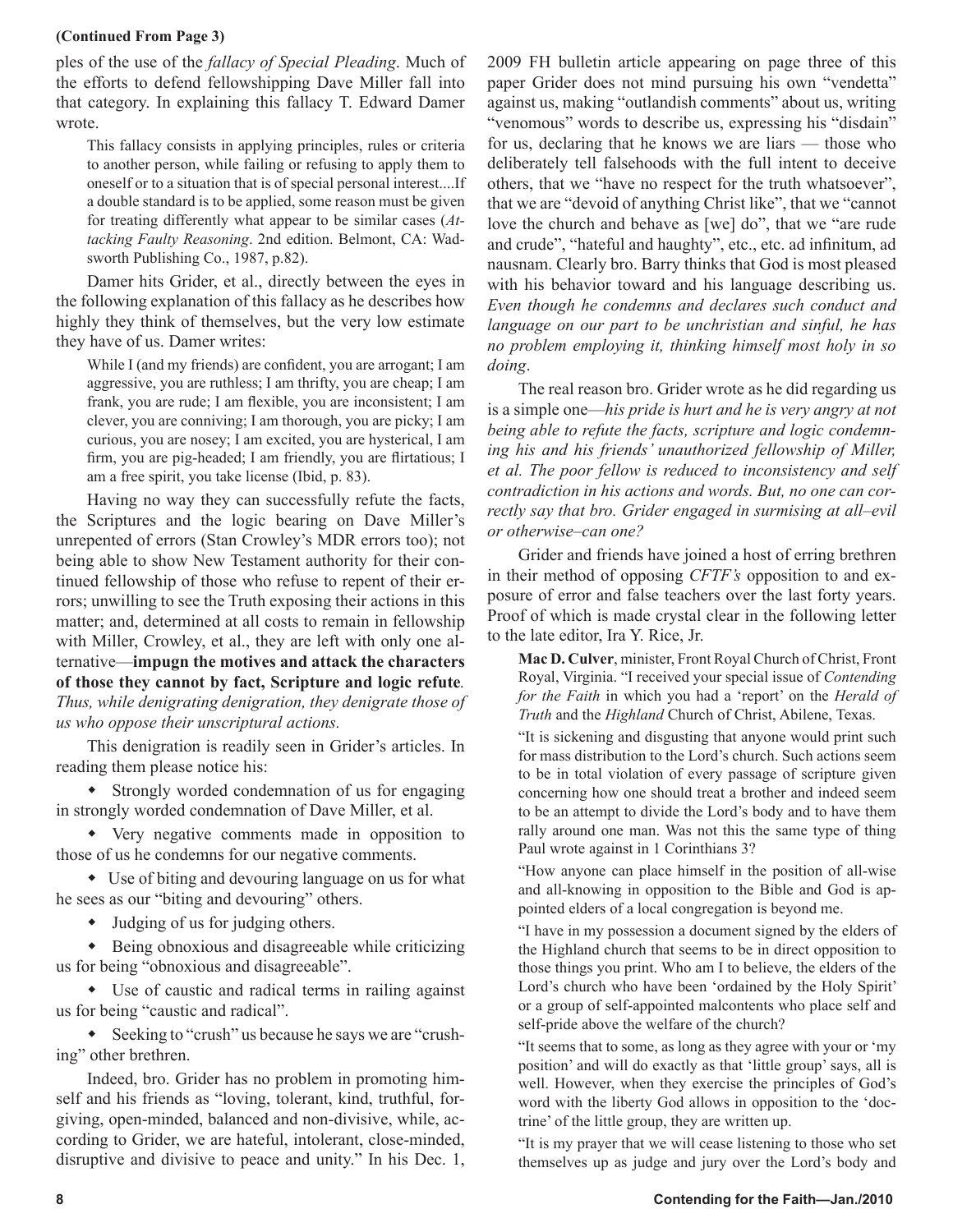realize that there is but one Judge, God the Father.

"Further, since when does a group of preachers and elders in Memphis have the authority to tell the elders of the Highland church or any other church how they are to oversee the flock? Is this the beginning of a 'denominational headquarters' along with the 'screening board of orthodoxy'? It certainly seems as such. Possibly you can tell me to which group of men we as local congregations have to answer to? Also, I am wondering just who it was that God gave the authority to to (sic) change the scripture—you or those of the Memphis group?

"It is my prayer that you will see the damage you are causing and the division you are creating within the Lord's people and publicly repent and ask God's forgiveness before it is too late " *(CFTF*, Vol. IX, No. 10, Oct. 1978, p. 14).

Change a few facts in Culver's 31-year old letter and direct it toward bro. Dub McClish and me and the FH elders along with Barry could have signed it. At the very least, before Culver began his attack on bro. Rice's character, he mentioned the topic that had upset him—*CFTF's* opposition to the errors within the *Herald of Truth*.

*In their documents addressed to us the FH elders and Grider would or could not be as specific as was Culver.* For instance, did Grider give the names of the "faithful brethren" we have attacked? The answer is a resounding No. Which of our comments were "outlandish"? No answer. In what way was my "whole article a fabrication"? No answer. What makes Grider surmise (evil or otherwise) that we have "no respect for the truth whatsoever"? Please be specific. But, there is no answer. Precisely what is it in our "writings and behavior" that "demonstrated an attitude that is totally devoid of anything Christ like"? Please be specific. But there is no answer. *Did our writings differ from Grider's Dec. 1, 2009 FH bulletin article? Let him be specific and show us the difference in them. If Grider's article is Christ like and ours unChrist like, please designate clearly the error in our articles and how that error is not to be found in Griders's* 

# **FREE CD AVAILABLE**

*Contending for the Faith* is making available a CD-ROM free of charge. *Why is this CD important? ANSWER*: It contains an abundance of evidentiary information pertaining to Dave Miller's doctrine and practice concerning the re-evaluation/reaffirmation of elders, MDR, and other relevant and important materials and documents directly or indirectly relating to the Brown Trail Church of Christ, Apologetics Press, Gospel Broadcasting Network, MSOP, and more.

To receive your free CD contact us at *Contending for the Faith*, P. O. Box 2357, Spring, TX 77383-2357, or email us at dpbcftf@gmail.com.

**If you desire to have a part in the distribution of this important CD you may make your financial contributions to the Spring Church of Christ, P. O. Box 39, Spring, TX 77383.**

*articles. Since Grider knows that such is the case, it should pose no problem for him to show us the difference in his and our articles.* On and on we could go, but does anyone seriously think that Grider and friends will respond at all to us, much less be specific? *Whether you answer a fool according to his way or not, in his second article, Grider certainly judged us to be fools and labeled us accordingly.*

If we had written the same article Grider wrote against us, only directing it to Grider, or Garland Elkins, or Bobby Liddell, or Curtis Cates, or the FH elders, or anyone else at MSOP, these brethren would have immediately demanded specifics and details from us—*and they would have had every right to demand such from us. And, we would have been obligated to provide such to them.* Although each one of Grider's articles attacked our characters, he conveniently and completely ignored the real problem—Dave Miller's unrepented of errors and their continued fellowship of a false teacher. And, since the FH elders have made it official that they support what all bro. Grider does and teaches, they must agree also fully with Grider's approach in dealing with said matters.

*Let it be emphasized again, we are not the ones who taught and/or practiced these false doctrines.* Unlike Grider, et al., we have not advocated fellowshipping those in error, who, for going on five years, have refused to repent of the same. Grider, MSOP, et al., advocate the fellowship of at least two unrepentant false teachers—Dave Miller and Stan Crowley. Grider, FH, MSOP, et al., are the brethren who cannot stand it because we will not sit by quietly and say nothing against their sins.

In the Oct. 1978 *CFTF*, p. 2, bro. Rice posed the following question in bold print: **"Will somebody show us in the Bible where anyone EVER demonstrated patience with any wilful false teacher?"** Maybe the FH elders, Grider, especially Bobbly Liddell, or someone else at MSOP will attempt to answer Rice's question. After all their patience seems to know no end when it comes to Dave Miller's unrepented of errors.

In the May, 1978 *CFTF,* p. 14, Rice printed the following in bold, placing it in the middle of his "Notes & Quotes". "**When some well-intentioned, however misguided, brethren write that they 'can't hardly stand' this paper, my reaction is that such should 'stand all you can!' "** *My sentiments exactly!* (The Lord willing, there will be more for some people to stand next month.)

**2010 SPRING CFTF LECTURES CD'S, DVDs, MP3, &VIDEO RECORDINGS ORDER FROM: Jim Green, 2711 Spring Meade Blvd., Columbia, TN 38401, PHONE**: (**931) 486–1364**

**www.jgreencoc-video-ministry.com**

**e-mail: jgreencoc1986@yahoo.com**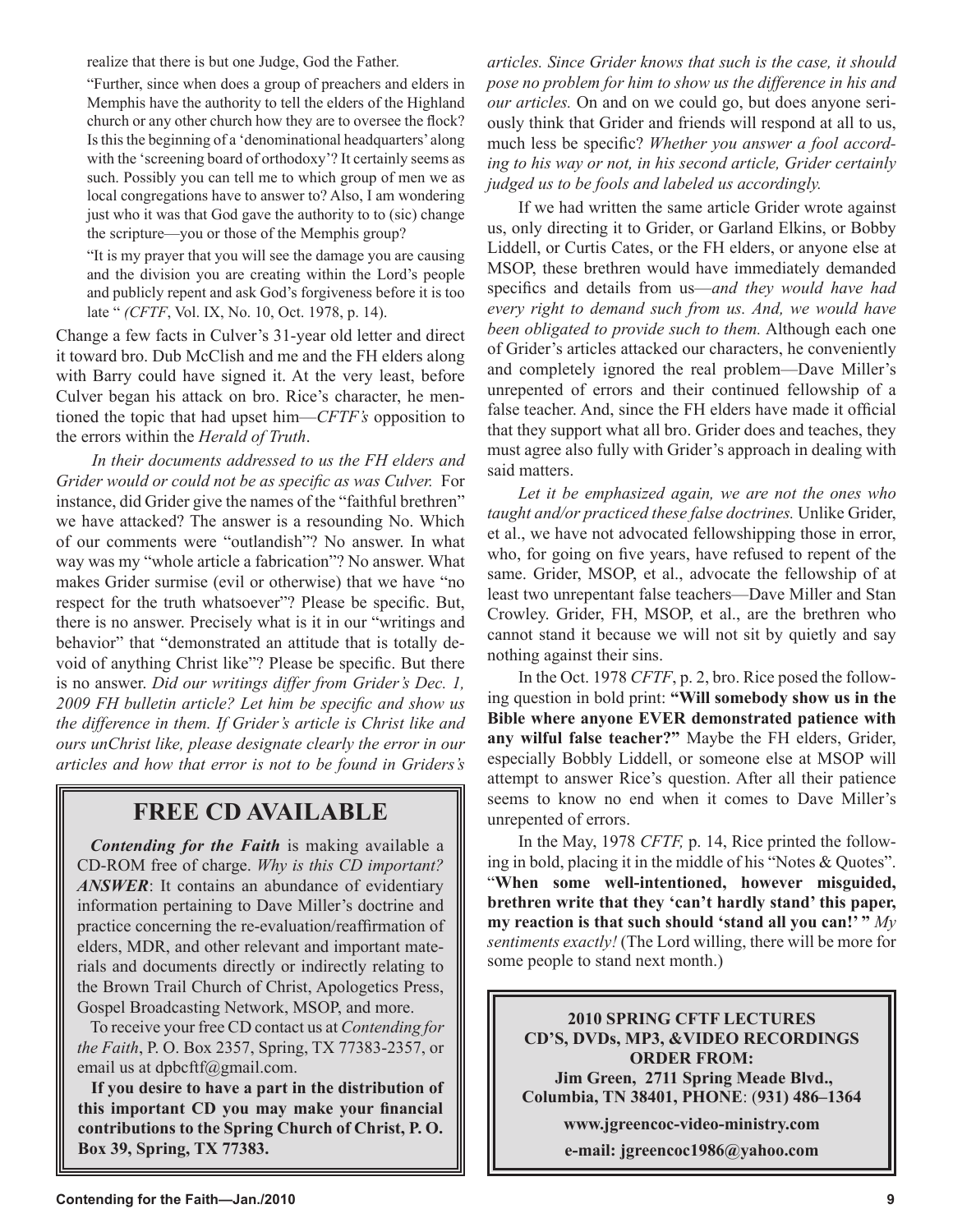# **SUFFER LONG WITH MSOP AND OTHERS IN THEIR REFUSAL TO REPENT**

**(A response to Bobby Liddell's article in the December 2009** *Yokefellow***)**

# **Charles Pogue**

Editor, *The Issues of Life*

The mail of December 22, 2009, brought my December copy of the Memphis School of Preaching (MSOP) publication, *Yokefellow*. On the front page, and continuing on page three, was an article by the school's director, bro. Bobby Liddell, entitled "Longsuffering (II)." This article is to be continued in the January 2010 issue, but, personally, I am not longsuffering enough to wait for that issue before responding to this cowardly piece of hypocritical fluff. The fourth paragraph of this article will be the focus of my remarks. It reads:

Note that longsuffering requires lowliness and meekness. Haughty egotistical men are not longsuffering, but sin in their anger and haste to accuse, and unwillingness to forgive. Such men destroy their own brethren (cf. Acts 9:4) by sowing discord and dividing congregations through malicious words and evil surmising, all the while claiming they are the only faithful ones, and assuring their deceived followers that they are ever on guard for the latest supposed heresy and heretics. Their attitudes are so disagreeable and so distasteful (to those who refuse to be gullible enough to follow them blindly) that they end up meeting with a handful in their own homes, or if they do stay with a church for any length of time, they decimate the congregation by their disagreeable hypocrisy and arrogance. What a difference longsuffering would make! Let us all learn from their ungodly lack of bearing fruit, and be patient with one another, willing to forbear, as taught by the Holy Spirit.

The very title of this article implies the guilt of the author's position. Who is it that must demonstrate longsuffering, a person who is in the wrong or one who is in the right? Manifestly, it is the person in the right. By attacking his unnamed, but whose identities are well known to all, brethren for their need to be longsuffering, he by implication admits that their position is right, and his is wrong. The author further admits this is the case by pointing out these "Haughty, egotistical men are" unwilling to forgive. Their unwillingness to forgive implies that these "haughty and egotistical men" have at some point been wronged, and therefore have someone they need to forgive. However, as we learn from Luke 17:1-4 and other passages, forgiveness cannot be forthcoming unless the offender first repents. Who is it the "haughty egotistical men" need to forgive? Is it Dave Miller for his false teaching? Maybe it is the longsuffering brethren who have flung about labels such as liars, toxic loyalty circles, and a vile group. Then again, maybe it is the Forest Hill elders they need to forgive, who inappropriately marked Dub McClish and David P. Brown as brethren who are to be avoided. Evil surmising will be avoided here, but this writer cannot help but wonder why that eldership did not mark that other bro. David?

Does a longsuffering brother, whether he is right or wrong about his position, judge the motives of those he accuses? Bro. Liddell does just that. "Malicious words" are words that are deliberately harmful. They are words that are motivated by, or resulting from, the desire to inflict harm or pain. Our illustrious longsuffering brother might as well avoid mincing words. Let him say what he means, that these brethren are deliberately dividing congregations. No, they are trying to get brethren to see the facts of the case; the false teaching and practice that has transpired regarding the unscriptural reevaluation/reaffirmation of elders. *For one, this writer wonders how much more widespread the unauthorized practice might have become, if brethren loyal to the necessity for a "Thus saith the Lord" were not speaking out on this matter.* 

The next thing that comes to my attention in this article, I take as a false charge against a number of brethren, myself included. Our lowly, loving, longsuffering brother cannot avoid the temptation to end his ad hominem attacks against just the "haughty, egotistical brethren." In his omniscience, he is able to discern that those who agree with the "haughty, egotistical brethren" are deceived followers; they are gullible and blind!

Speaking for myself, I arrived at my own decision about Dave Miller's involvement in the re-evaluation and reaffirmation of elders through my own investigation. I did see an article entitled: "The reevaluation/reaffirmation of Elders," but without reading a single word of the article, without any need to look up any verses of Scripture, but having sufficient knowledge of the Scripture, I immediately said to myself, "There is no authority for that." I then read the article which included the charges raised against bro. Miller, and what did I do? I went on the Internet and read the transcript of the sermon delivered by bro. Miller on April 8, 1990. Bro. Miller's own words both defended the practice and revealed his part in it at the Brown Trail Church of Christ in Bedford, Texas. I then heard that some brethren claimed that bro. Miller had admitted he was involved in the process, but had repented. They referred to a statement he released on September 23, 2005. Not wanting to reach a conclusion without seeing the evidence (as many are unwilling to do), I read the statement.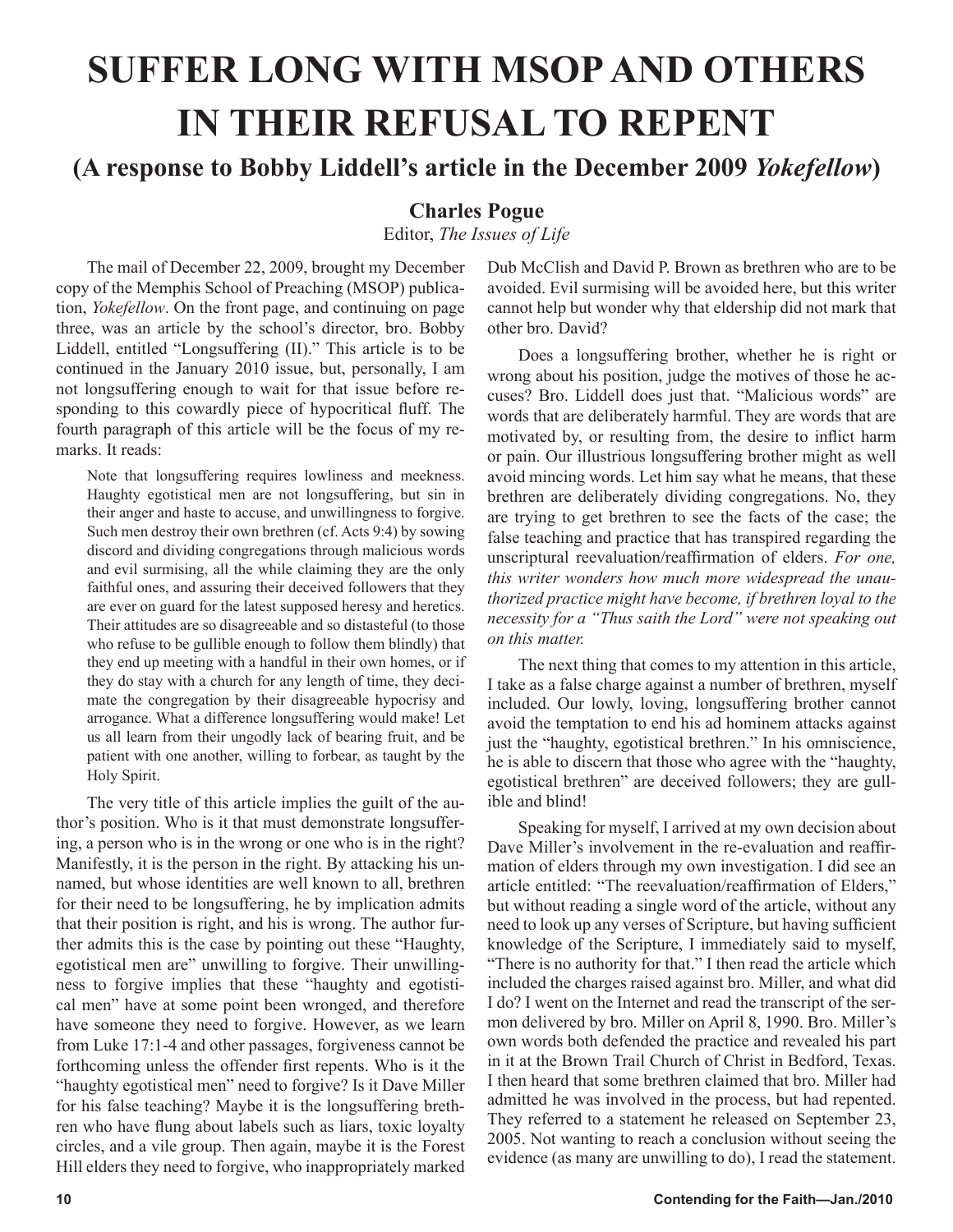All the brother did in that statement was claim to do what the liberals do, only differently. He then defended what he did. The last time I looked up the meaning of fruits of repentance and a description of its fruits, it did not describe a penitent man as one who defended what he did. I will not engage in the evil surmising that those deceived, gullible, blind followers—endearing terms referring to former students of MSOP—who refuse to walk the line and utter the "newspeak" talking points of the school, but neither would we be excluded from the blind, gullible group just because we are graduates. No, bro. Liddell, I am not a deceived, gullible, blind follower of David Brown, Dub McClish, or any other man, but I trust I am rather a follower of the Lord and His inspired Word.

In the last paragraph, bro. Liddell writes:

Hateful, self serving men will not patiently endure with others, nor will they be slow to anger. They will not extend mercy, but will seek opportunity to advance themselves or to avenge themselves at the cost of others and the church.

I wish someone would explain to me how one taking an unpopular stand for the truth, such as opposing fellowship with a brother who has taught and practiced error, and who refuses to repent of it, but rather retains the fellowship of a large number of brethren, could possibly be characterized as advancing one's self. It is totally ridiculous on the very face of it! I know of no brethren falling into Liddell's sights who are unwilling to extend mercy. Bro. Liddell admitted at the beginning of the article that he, not the ones whom he describes as not being longsuffering, is in the wrong. The only people who need vengeance are those who have been wronged. Who is it that is a hateful man, one who warns brethren against error, or one who rejects the error and attacks the messenger? To ask is to answer. It is loving and longsuffering to point out error for  $4\frac{1}{2}$  years, maybe too longsuffering. *It was certainly longsuffering enough for the guilty to finally decide to mark and avoid the innocent.*

Please notice that in the entirety of Bobby Liddell's character assailing article, he never once addresses even a single facet of the facts and circumstances that have resulted in the present breech among brethren. *It is a truth, and it was pointed out to me when I was a student at the MSOP, that when an opponent in debate cannot answer the argument the only thing he has left to do is attack the messenger.* It is time for all of those long-silent brethren who continue to defend Dave Miller's error to cease their ad hominem attacks, look at the facts, and come to repentance.

> **—12868 Bryant Lane Rogers, AR 72756 cdpogue@inwordordeed.com** (479)372-4327

#### **GRAGAGAGAGAGAGAGAG**

#### **Newberry, Grider, Liddell—What's The Difference?**

*CFTF* Oct., 1982, p. 14, Ira Y. Rice, Jr, Editor—"Please remove our name from your mailing list immediately. Do not send us any further issues, special or otherwise. We have read "Contentions for the Faith" for the past few years. You fairly well strain out the gnat and swallow the camel. I have yet to witness such reckless abandon in the use of "facts" all in the name of faithfulness. You would destroy and entire field of wheat to uproot one weed.

"Such a shameful display of "Christian love" will not be allowed to permeate any spiritually minded Christian here. **"Out of the same mouth proceedeth blessings and cursing. My brethren, these things ought not so to be. Doth a fountain send forth at the same place sweet [water] and bitter. This wisdom descendeth not from aabove, but is earthly, sensual, devilish**" (James. 3:10, 11, 15).

"Once again, terminate immediately any future plans to send anything to this congregation. In the Master's service, (signed) Ron W. Newberry, minister."

#### *ଈୡ*୰ଈୡ୰୰ୡ୶ୠଌ୰୰ୡୖଈୡ୰୰ଌୖଈଌ୰ଌଌୖ୶ଌ୵ଌୠଌ୰୰

#### **(Continued From Page 1)**

through his being caught off guard" (153). Here we have a brother who through "weakness, ignorance, frailties, and foolishness/stupidity" is **"overtaken in a fault"**. What responsibility does the faithful have toward such a brother? Paul commands, **"…restore such an one in the spirit of meekness; considering thyself, lest thou also be tempted"** (Gal. 6:1b). Vines defines

"restore" as "to mend, to furnish completely, is translated "restore' in Gal. 6:1 metaphorically, of the restoration by those who are spiritual, of one overtaken in a trespass, such a one being as a dislocated member of the spiritual body (290).

Notice that the person in the trespass is in need of "res-

toration". This fact implies that fellowship is broken by sin and must be restored. We must not and cannot extend fellowship to those in sin, even during the restoration process. Thus, Paul cautions, **"considering thyself, lest thou also be tempted"**.

Should we seek to "purge the church of all elements which display weakness, ignorance, frailties, and foolishness/stupidity"? *It depends on your definition of terms.* If the foregoing characteristics lead one to sin and refuse to repent, then the answer is: "Yes!" Regarding sin in the church at Corinth, Paul commanded, **"Purge out therefore the old leaven, that ye may be a new lump"** (1 Cor. 5:7). Of the

HELP CFTF GROW! —Sign up at least five new subscribers in 2010 Send subscriptions to: P.O. Box 2357–Spring, Texas 77383–2357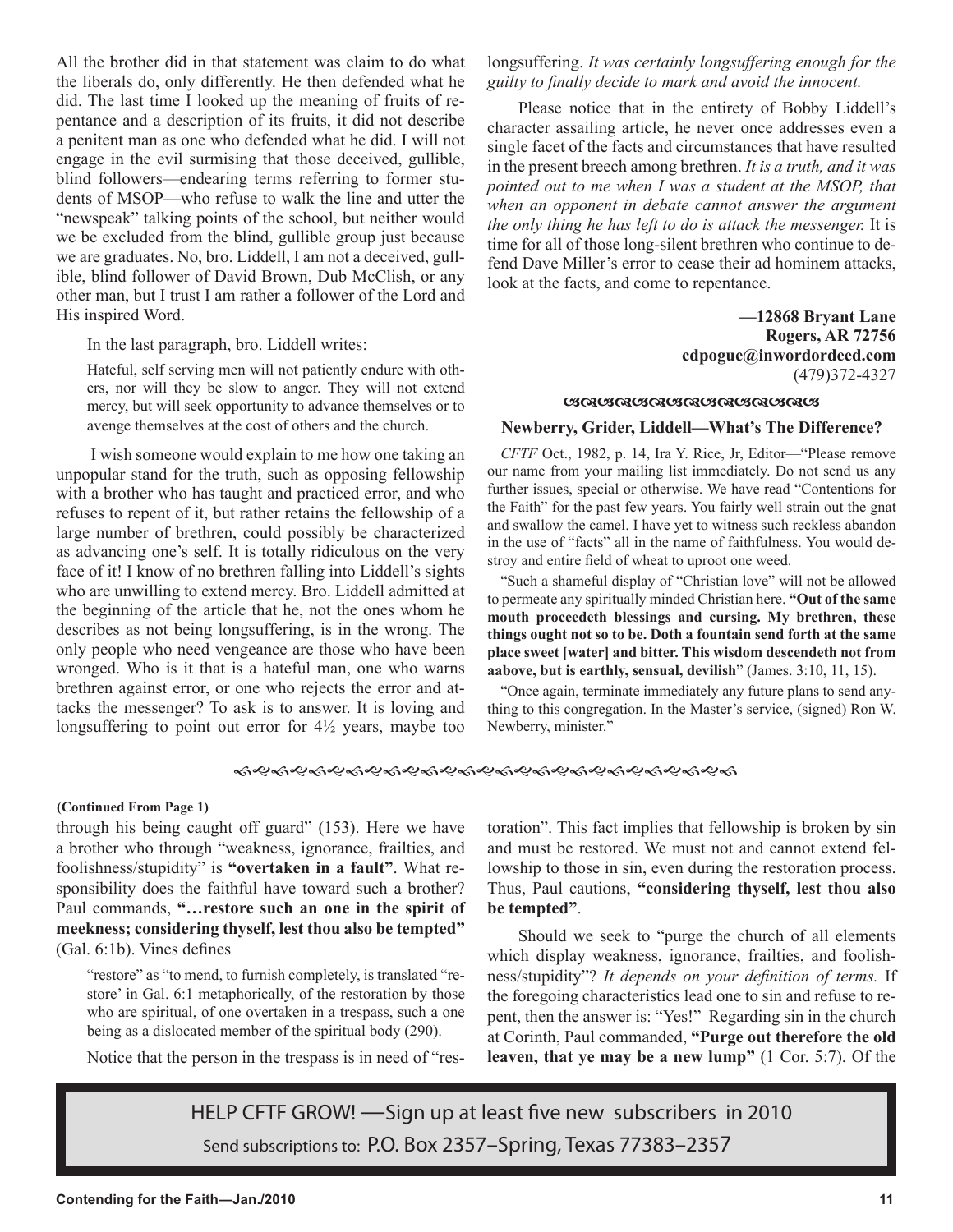individual, Paul stated, **"If a man therefore purge himself from these, he shall be a vessel unto honour, sanctified, and meet for the master's use, and prepared unto every good work"** (2 Tim. 2:21).

Cauley stated, "These have forgotten that Christ died for an imperfect people whom He desperately loves and for whom He was willing to sacrifice all that they might be saved." What does Cauley mean by "imperfect people"? Paul stated,

**But God commendeth his love toward us, in that, while we were yet sinners, Christ died for us… For if, when we were enemies, we were reconciled to God by the death of his Son, much more, being reconciled, we shall be saved by his life** (Rom. 5:8,10).

 Thus, Christ died for "sinners" and "enemies". Is this what Cauley means by "imperfect people"? While it is true that Jesus died for an "imperfect people". He never intended for them to stay "imperfect". Regarding the sacrifice of Christ, the Hebrews writer stated, **"For by one offering he hath perfected for ever them that are sanctified"** (Heb. 10:14). Jesus promised to save us from our sins – not in our sins.

It seems that Cauley is trying to make allowances for sin on the part of some who are "weak, ignorant, frail and foolishness/stupid". His entire point is that we must not "purge" the church of "imperfect" people. Is he suggesting that we should ignore sins that are committed due to "weakness, ignorance, frailties and foolishness/stupidity"? Who is to decide which sins fall into this category?

Cauley stated, "Yes, it was and is His desire to perfect the church". He amends this by stating that the process: (1) involves patience, longsuffering, forbearance, and love; (2) recognizes that individuals and churches need to grow and mature; and (3) no one person, other than the Lord, has so lived as to claim perfect maturity. Notice that it is Jesus' desire to perfect the church, but according to the last point it is impossible for Him to do so. *Is bro. Cauley implying here that we must accept/tolerate some sin in the church because we cannot obtain "perfect maturity"?* Let us look at how the words "perfect" and "complete" are used in the Scriptures.

**"Noah was a just man and perfect in his generations, and Noah walked with God"** (Gen. 6:9). "Perfect" means, "without blemish, complete, full, perfect, sincerely (-ity), sound, without spot, undefiled, upright (-ly), whole" (Strong's H8552). If Noah could obtain "perfection" under the Patriarchal system, can those living in the church today obtain "perfection" under the Christian system, which is far superior? God told Abram, **"walk before me, and be thou perfect. And I will make my covenant between me and thee, and will multiply thee exceedingly"** (Gen. 17:1,2). Since God fulfilled His covenant, it must be true that Abraham obtained "perfection". Other examples could be given, but these are sufficient to demonstrate that "perfection" was possible in the Old Testament.

Jesus stated, **"The disciple is not above his master: but every one that is perfect shall be as his master"** (Luke 6:40). "Perfect" here signifies "right ordering and arrangement" and "points out the path of progress" (Vines 174,176). The "path of progress" for the disciple is to "be as his master." According to Cauley, the disciple can "be as his master" in every way accept maturity! Yet, that is the very point that Jesus was making in this verse. Paul's farewell words to the Corinthians were, **"Be perfect"** (2 Cor. 13:11). Was Paul asking for the impossible?

It is God's desire that the church be perfected and the individual Christians reach maturity. To the church at Ephesus, Paul wrote:

**And he gave some, apostles; and some, prophets; and some, evangelists; and some, pastors and teachers; For the perfecting of the saints, for the work of the ministry, for the edifying of the body of Christ: Till we all come in the unity of the faith, and of the knowledge of the Son of God, unto a perfect man, unto the measure of the stature of the fulness of Christ:** (Eph. 4:11-13).

All of this was done **"That we henceforth be no more children, tossed to and fro, and carried about with every wind of doctrine, by the sleight of men, and cunning craftiness, whereby they lie in wait to deceive"** (v. 14). Again, according to Cauley, we cannot obtain the level of maturity that God has provided. Contrary to what Paul wrote, Cauley would have us believe that the Christian will remain immature and susceptible to all of the above.

It is true that Paul stated, **"Not as though I had already attained, either were already perfect"** (Phil. 3:12). However, this is an entirely different word and indicates that Paul had not yet obtained his heavenly goal (Strong's G5048 *teleioo* as apposed to *kataritzo* previously). Paul contrasts this with those who are on the journey with him when he states, **"Let us therefore, as many as be perfect, be thus minded"** (Phil. 3:15). The meaning of perfect here is "complete (in various applications of labor, growth, mental and moral character, etc.); neut. (as noun, with G3588) completeness: – of full age, man, perfect" (Strong's G5046 telios). Thus, those on the journey to heaven must strive for maturity. For this cause, Paul preached Christ **"warning every man, and teaching every man in all wisdom; that we may present every man perfect in Christ Jesus"** (Col. 1:28). Paul reminded the church at Colossae that Epaphras was **"always labouring fervently for you in prayers, that ye may stand perfect and complete in all the will of God"** (Col. 4:12). Many other verses could be used, but these are sufficient to prove that the church and/or Christian can reach maturity.

*Since every Christian is "complete" in Christ (Col. 2:10), they are everything that God desires them to be regardless of their level of maturity.* However, Peter says that those who fail to progress are **"blind, and cannot see afar off, and hath forgotten that he was purged from his old**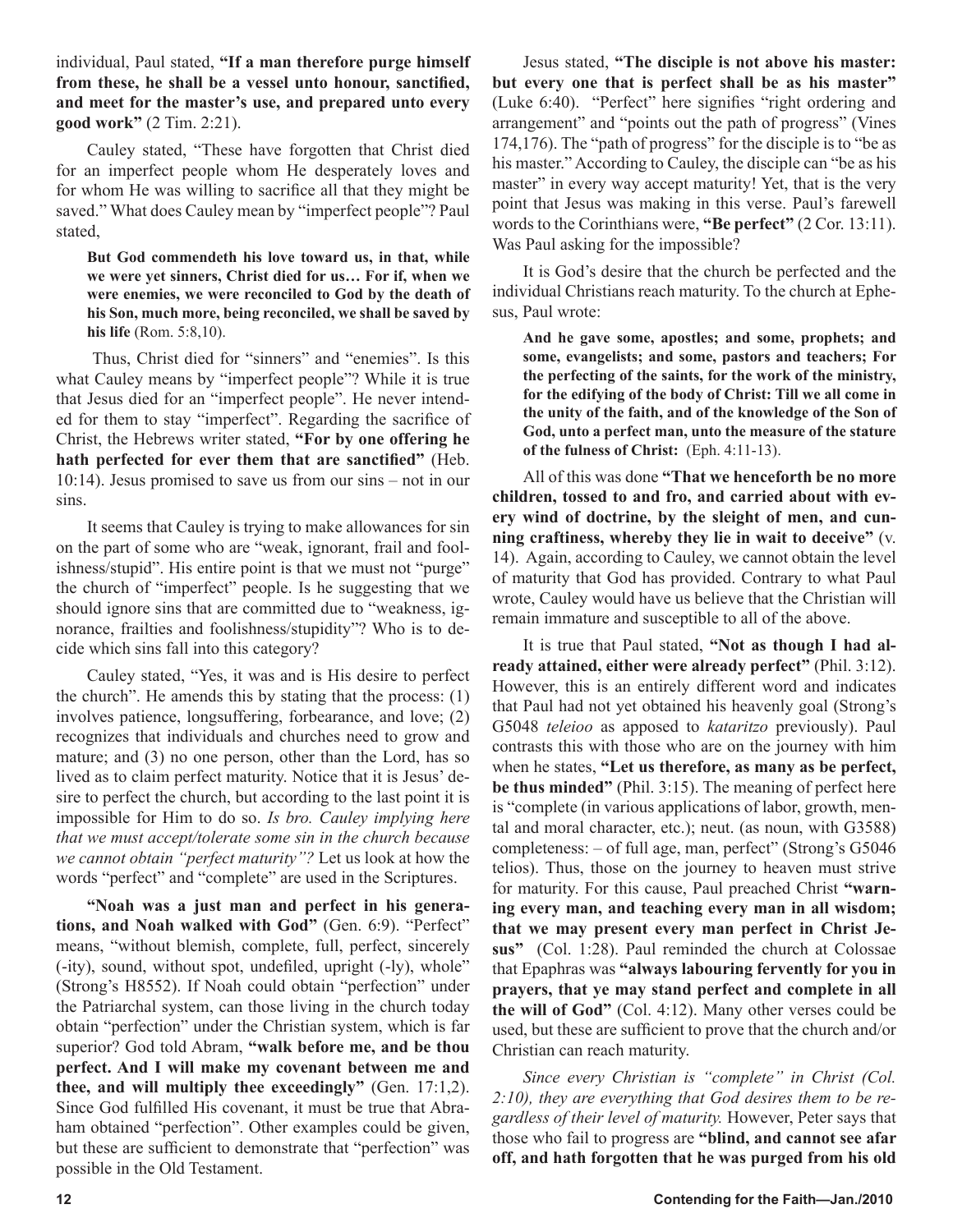**sins"** (2 Pet. 1:9). It is thus necessary to **"give diligence to make your calling and election sure: for if ye do these things, ye shall never fall"** (2 Pet. 1:10). We must remember, the growth process is slow and we must be patient. *Yet, that is never an excuse to overlook or tolerate sin.*

#### **Can The Bride of Christ Be Without Spot and Wrinkle?**

Cauley continues his discussion of fellowship by discussing the church as the Bride of Christ. In doing so, he asked the readers to consider their own marriage. In this regard he stated,

Do we constantly berate and criticize our spouses when they make mistakes or commit errors…Moreover, when our spouses make such mistakes, do we immediately threaten with the dissolution of the marriage?…And when we do consider dissolution of marriage it is only for the gravest of offenses and those conducted by an impenitent heart (Matt. 5:32, 19:9).

Notice that he uses the words, "errors", "mistakes" and "offenses". It is possible for one to make certain errors, mistakes, or offenses and not sin. However, his article is dealing with the limits of fellowship, which is determined by one's relationship to sin. Thus, we must conclude that the above terms are synonymous with sin. There can be no doubt that the use of these words is intended to soften our attitude toward some sins. This is true because he states that it is only for the "gravest of offenses" that we would consider the dissolution of marriage. *As far as separating one from God, are some sins "graver" than others?* In marriage, do we tolerate some sins and not others? Since this is an illustration of "The Right Attitude Regarding Fellowship," should we tolerate some sins and not others? Let us see how bro. Cauley answers this last question. Notice his application:

If we consider that there is any meaning to the relationship set forth by Paul in Ephesians 5:32, that the relationship between Christ and the church is like the marriage relationship, then we ought to consider that it isn't for just any old reason that Christ would cut off a member of his body, that he would divorce himself from his spouse, the church and her members. That is not to say that there is no reason to ever do such, but rather, that such an action is so drastic that it is reserved for only those offenses so rank and grave and which are intentionally and knowingly committed.

Notice that Cauley states Jesus would not cut off a member of His body "for just any old reason" but such drastic actions are reserved for "rank and grave" offenses that are "intentionally and knowingly committed". What we need to ask at this point is, "What constitutes a 'rank and grave' offense?" Once again, bro. Cauley needs to define his terms. It appears that he is making a distinction between sins. The fact that bro. Cauley indicates that Jesus will "cut off" only those who commit "rank and grave" offenses implies that He will overlook those who are guilty of "lesser" offenses. Remember, according to Cauley, Jesus will not cut off a member for "just any old reason."

Cauley states, "One who is seeking to live faithful and

obey the Lord ought to be encouraged to grow and mature instead of being censured for his weakness, ignorance, frailties, and sometimes foolishness/stupidity." In the following quotation we can see what Cauley means by this statement:

Yes, he has a responsibility to learn and repent, but he needs to be allowed to personally work out his own salvation (Phil. 2:12), not as a result of collective pressure placed upon him by external forces; otherwise, there is no growth.

While it is good that Cauley recognizes that the sinner has "a responsibility to learn and repent," he greatly blunders when he states that the sinner "needs to be allowed to personally work out his own salvation". His appeal to Philippians 2:12 does not help support his case here since, in the context, Paul is encouraging continued obedience even in his absence. Although repentance would be included in continued obedience, it was not the primary topic under consideration.

Cauley states that learning and repentance should not be "as a result of collective pressure placed upon him by external forces". To this, we ask, "Why?" If what Cauley says is true, this would restrict: (1) elders from guiding/ feeding the flock; (2) preachers from preaching the whole counsel of God; and (3) spiritually-minded brethren from restoring those overtaken in a fault. These activities are to be performed in the event that brethren sin—regardless of the level of maturity or the nature of the sin! When the activities are carried out, collective pressure is placed upon the sinner to repent. *Positive peer pressure is one of the greatest tools we have to use in our efforts to restore erring brethren ( See 2 Cor. 2:6).*

Cauley implies that those who encourage weak brethren to repent have "almost completely abandoned any meaningful concept of love". In doing so, he misrepresents and/or judges the motives of others. It is love in its highest form that motivates the faithful to help restore the erring. Remember, **"For whom the Lord loveth he chasteneth, and scourgeth every son whom he receiveth"** (Heb. 12:6). God chastens and scourges EVERY son whom he receives. Surely, Cauley would not say that God ignores the sin of some! In fact the context teaches that if God does not chasten us, we are not true children, but illegitimate!

Remember, we are discussing the beautiful Bride of Christ. Cauley has already implied that sins related to "weakness, ignorance, frailties, and sometimes foolishness/stupid-

**FIRST 35 YEARS OF** *CFTF ON DVD* **\$50.00 ORDER FROM** *CFTF* **P. O. BOX 2357 SPRING, TX 77383-2357**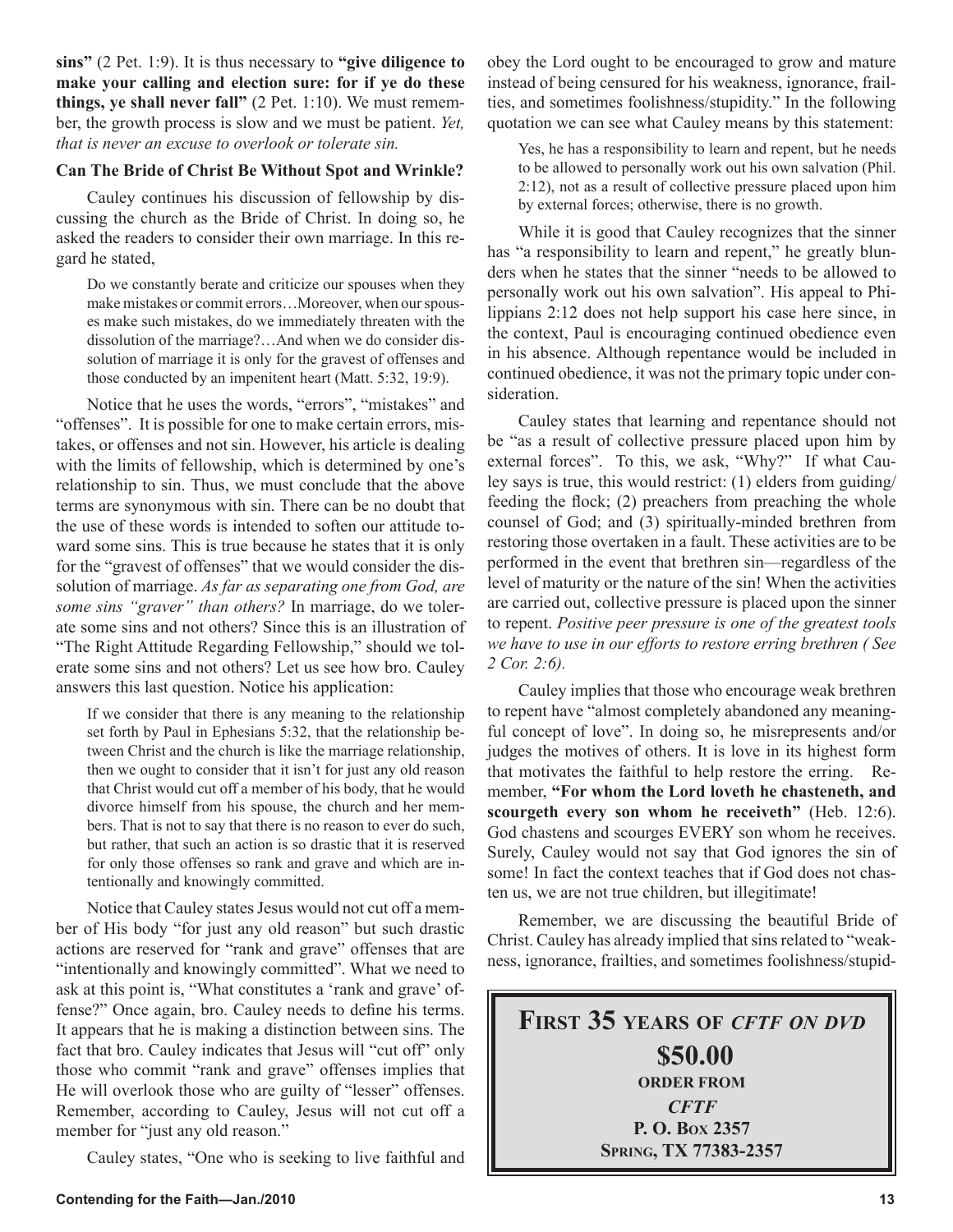ity" do not qualify as "spots and wrinkles". He emphasizes:

We should note that we are not discussing matters that would compromise the Lord's worship, organization of the church, or the Lord's plan of salvation. Nor are we considering sins done intentionally and knowingly by individuals seeking to undermine the doctrine of Christ (Heb. 10:26)

Here we have Cauley's list of sins worthy of our attention. Are these the "rank and grave" offenses to which he keeps referring? What happens if someone commits one of these sins through "weakness, ignorance, frailties, and sometimes foolishness/stupidity"? Let us consider the example of Simon the former sorcerer (Acts 8). Simon and the other Samaritans were converted by Philip's preaching (Acts 8:12,13). All would agree that Simon was a new, immature Christian. He sinned when he tried to buy the ability to impart the Holy Spirit by the laying on of hands. Did he know ahead of time that this was a sin? If not, he committed a sin of ignorance. Were his actions foolish and/or stupid? Yes, they were! Now, if he committed his sin in ignorance and/or acted foolishly/stupidly, then, according to Cauley, he should have been left to himself to "work out his own salvation". If not, why not? However, we know that Peter rebuked him saying,

**Thou hast neither part nor lot in this matter: for thy heart is not right in the sight of God. Repent therefore of this thy wickedness, and pray God, if perhaps the thought of thine heart may be forgiven thee. For I perceive that thou art in the gall of bitterness, and in the bond of iniquity**  (Acts 8:21-23).

Ouch! Was that too harsh for a young immature Christian to hear? Perhaps Peter should have taken "love lessons" from Cauley before he dealt with Simon! The fact is, and Cauley knows this, Peter acted lovingly and appropriately. Furthermore, Peter gained the desired result: **"Then answered Simon, and said, Pray ye to the Lord for me, that none of these things which ye have spoken come upon me"** (Acts 8:24).

#### **Cauley and "The Security of The Believer"**

Cauley uses a lengthy quote from a sermon titled, "The Security of the Believer" by the late bro. Guy N. Woods. In this quotation, Woods is making application to 1 John 2:1, 2, which states,

**My little children, these things write I unto you, that ye sin not. And if any man sin, we have an advocate with the Father, Jesus Christ the righteous: And he is the propitiation for our sins: and not for ours only, but also for the sins of the whole world.**

Although we will not reproduce this quote here, it is needful that we consider some of Cauley's application.

If the Lord can be patient, forbear, and have love for us enough so that even when we sin, albeit through "weakness, frailty, ignorance, foolishness/stupidity", His blood continues to cleanse us of our sins and He continues to be our

advocate before the presence of the Father, then may we not maintain such an attitude toward our brethren and maintain fellowship with them?

Cauley makes these comments based upon the fact that Jesus is our "mediator" and "propitiation". Now this begs the question: *"Does the fact that Jesus is our mediator and our propitiation mean that He will ignore the unrepentant sin of the weak, frail, ignorant and foolish/stupid?"* If that is the case, what did Jesus mean when we said, **"I tell you, Nay: but, except ye repent, ye shall all likewise perish"**  (Lk. 13:3,5). *Remember, Cauley is talking about faithful Christians maintaining fellowship with those in sin.* And he tries to justify said fellowship, because (according to Cauley) Jesus is in fellowship with them. Cauley stated, "…we may extend fellowship to those who have committed sin unintentionally, through ignorance, as a result of weakness, due to frailties, or even on account of foolishness or stupidity." It must be pointed out here that sin separates us from God and the wages of sin is death (Isa. 59,1, 2; Rom. 6:23). While it is true that the blood of Jesus will cleanse the sin of those walking in the light, this does not exclude repentance on the part of all Christians. In fact, part of walking in the light is to acknowledge one's sins and turn from them (1 John. 1:7-10; Acts 8:22).

#### **Conclusion**

It seems that there is no end to man's attempt to circumvent God's fellowship law. Cauley's position encourages people to ignore sin and compromise the faith. Furthermore, if his position is true, it would be better for all of us to remain weak, ignorant and stupid, for in doing so, we would never be lost even though we sin. No faithful Christian would ever believe such is the case. Rather, **"let us go on unto perfection"** (Heb. 6:1).

Cauley's arguments are not new, nor are they surprising. This is just another vain attempt to justify the unscriptural fellowship practices of the Southwest congregation in Austin, TX where he is employed as an instructor at the SWSBS. They along with the Forest Hill congregation, Memphis, TN, and other like-minded churches are championing this error regarding fellowship. It is my hope and prayer that bro. Cauley and all who hold his false views will in all honesty restudy this matter and turn from it. Perhaps if bro. Cauley would do so, he might be in a position to encourage the Southwest elders to return and stand **"…in the ways, and see, and ask for the old paths, where is the good way, and walk therein"** (Jer. 6:16) — *in all things spiritual and not just in some or most of them.*

> **—925 Fish Hatchery Rd. Huntsville, TX 77320-7009**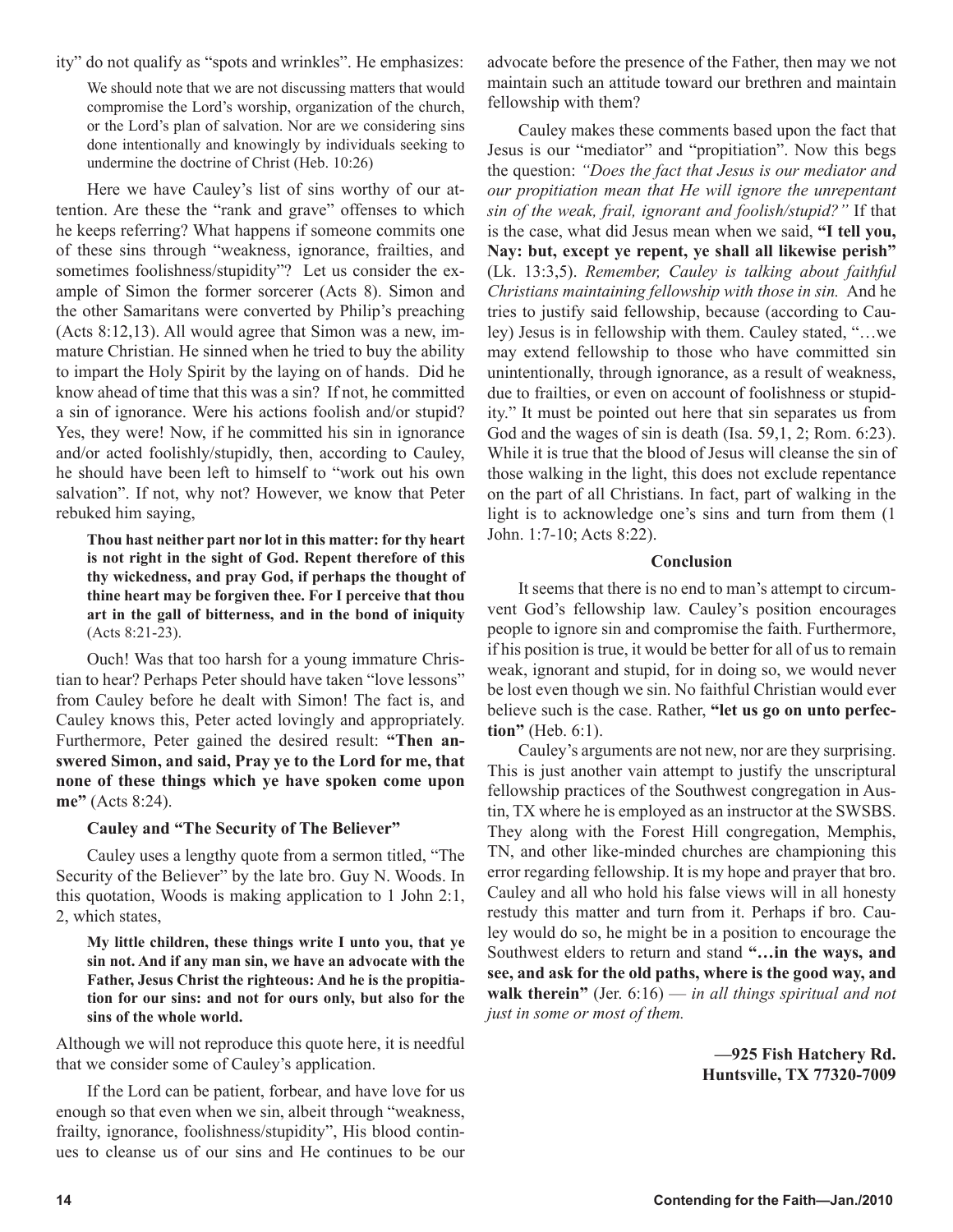# **2010 SPRING CHURCH OF CHRIST** *CFTF* **LECTURES "Profiles In Apostasy #1" FEBRUARY 28—MARCH 3, 2010**

**David P. Brown, Director**

**SUNDAY, FEBRUARY 28** 9:30 AM **David P. Brown:** *The Worldly Church* by Allen, Hughes & Weed 10:30 AM **Terry Hightower:** *Facing Our Failure: The Fellowship Dilemma in Conservative Churches of Christ* by Todd Deaver **NOON MEAL PROVIDED BY THE SPRING CONGREGATION** 5:00 PM **Lester Kamp:** *Down, But Not Out* by Al Maxey 6:00 PM **Lynn Parker:** *Free In Christ* by Cecil Hook **MONDAY, MARCH 1** 9:00 AM **Skip Francis**: *The Core Gospel* by Bill Love 10:00 AM **Danny Douglas:** *In Search of Peace, Unity and Truth* by Olan Hicks \*10:00 AM **Sonya West:** *Women in the Church: Reclaiming the Ideal* by Carroll D. Osburn #1 11:00 AM **Bruce Stulting:** *Shall We Splinter?* by James D. Bales **LUNCH BREAK** 1:30 PM **Daniel Denham:** *Errors on MDR* by Several Authors 2:30 PM *EXTENDED OPEN FORUM :* Barry Grider's Article in the December 1, 2009, *The Forest Hill News* **DINNER BREAK** 6:30 PM **CONGREGATIONAL SINGING** 7:00 PM **Ken Chumbley:** *Our Heritage of Unity and Fellowship* by W. Carl Ketcherside & Leroy Garrett 8:00 PM **Paul Vaughn:** *The Stone-Campbell Movement: The Story of the American Restoration Movement* by Leroy Garrett **TUESDAY, MARCH 2** 9:00 AM **John West:** *Rebaptism* by Jimmy Allen 10:00 AM **Daniel Coe:** *Don't Shoot We May Be On The Same Side!* by Marvin Phillips \*10:00 AM **Sonya West:** *Women in the Church: Reclaiming the Ideal* by Carroll D. Osburn #2 11:00 AM **Gene Hill:** *They Smell Like Sheep: Spiritual Leadership for the 21st Century* by Lynn Anderson **LUNCH BREAK** 1:30 PM **Doug Post:** *The Cruciform Church* by C. Leonard Allen 2:30 PM **Wayne Blake:** *Leadership in the Kingdom: Sensitive Strategies for the Church in a Changing World* by Ian Fair 3:30 PM *OPEN FORUM* **DINNER BREAK** 6:30 PM **CONGREGATIONAL SINGING** 7:00 PM **Michael Hatcher:** *Sermon on R & R of Elders Delivered at the Brown Trail Church of Christ* by Dave Miller 8:00 PM **Johnny Oxendine:** *Come to the Table: Revisioning the Lord's Supper* by John Mark Hicks **WEDNESDAY, MARCH 3** 9:00 AM **John Rose:** *What Would Jesus Do Today* by Mike Cope & Rubel Shelly 10:00 AM **Jimmy Gribble:** *Daring to Dance With God: Stepping into God's Embrace* by Jeff Walling 11:00 AM **Lee Moses:** *Righteousness Inside Out* by Mike Cope **LUNCH BREAK** 1:30 PM **Gary Summers:** *The Fire That Consumes* by Edward Fudge 2:30 PM **Jess Whitlock:** *The Peaceable Kingdom* by Carroll D. Osburn 3:30 PM *OPEN FORUM* **DINNER BREAK** 6:30 PM **CONGREGATIONAL SINGING** 7:00 PM **Dub McClish:** *The Way of Salvation and The Gist of Roman*s – KC Moser 8:00 PM **Gary Summers:** *Who Is My Brother?* by F. LaGard Smith **Lunch Provided by the Spring Congregation • Hardback Book of Lectures Available R. V. Hook-Ups • Video and Audio Recordings • Approved Displays Elders: Kenneth D. Cohn, Buddy Roth and Jack Stephens Spring Church Secretary: Sonya West**

**SPRING CHURCH OF CHRIST ~ PO BOX 39 ~ 1327 SPRING CYPRESS ROAD, SPRING, TX 77383**

**Church Office Phone: (281) 353-2707 \*LADIES ONLY E-mail: sonyacwest@gmail.com**